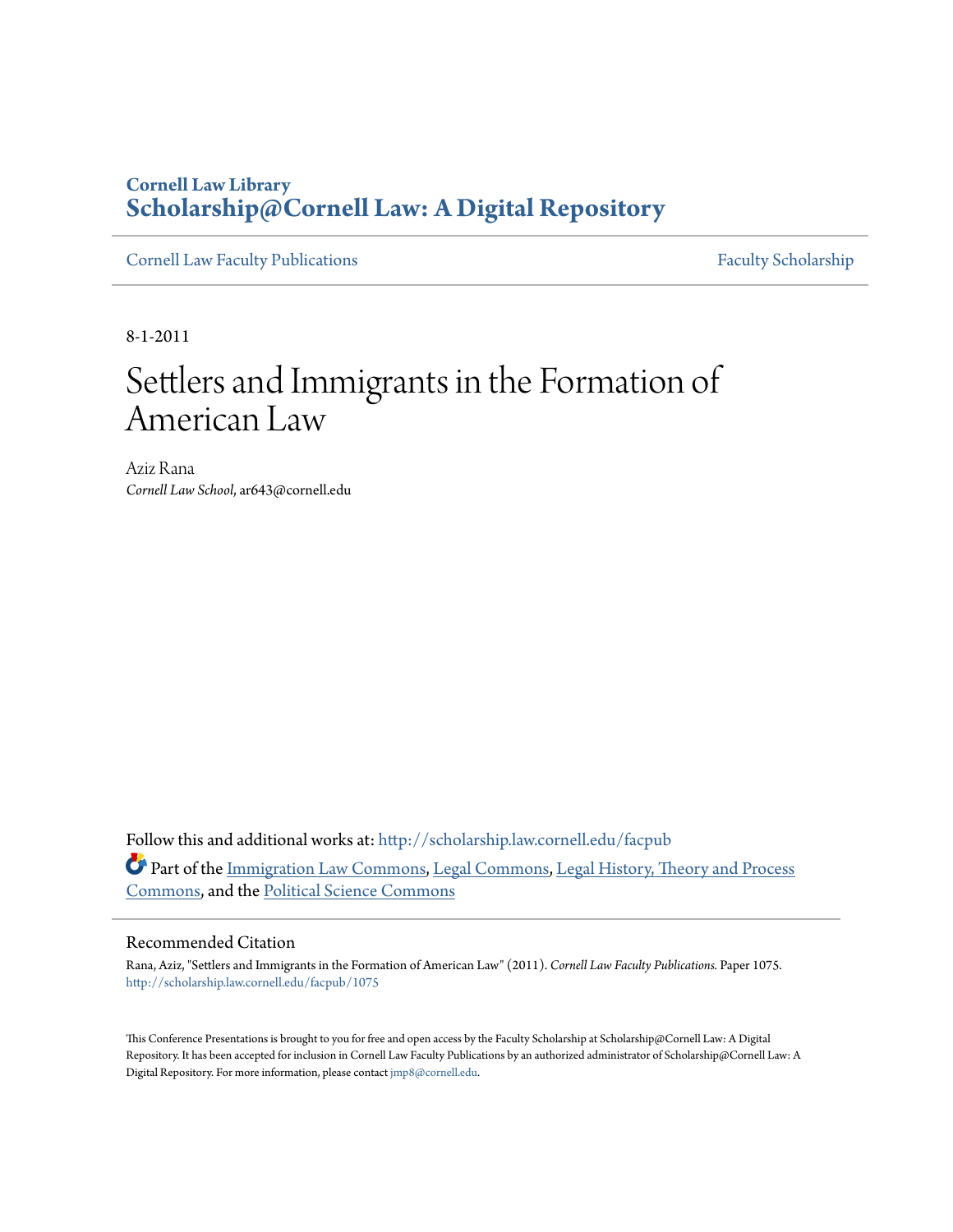# **SETTLERS AND IMMIGRANTS IN THE FORMATION OF AMERICAN LAW**

# **Aziz Rana**

#### DRAFT

# PLEASE DO NOT CITE OR CIRCULATE WITHOUT PERMISSION

#### ABSTRACT

*This paper argues that the early American republic is best understood as a constitutional experiment in "settler empire," and that related migration policies played a central role in shaping collective identity and structures of authority. Initial colonists, along with their 19th century descendants, viewed society as grounded in an ideal of freedom that emphasized continuous popular mobilization and direct economic and political decision-making. However, many settlers believed that this ideal required Indian dispossession and the coercive use of dependent groups, most prominently slaves, in order to ensure that they themselves had access to property and did not have to engage in menial but essential forms of work. Crucially, settlers recognized that in order to sustain such a project of republican freedom and territorial conquest, they would need new migrants beyond the flow of English colonists. This promoted strong commitments to open immigration – but only from ethnically appropriate communities – as a central engine of settler development and expansion. Thus, although we often think of immigration and settlerism as competing national identities, I contend that for centuries the idea of the United States as a European immigrant nation – as well as the constitutional structures supporting that vision – was directly bound to settler needs and institutions.* 

 Assistant Professor of Law, Cornell University Law School. 236 Myron Taylor Hall, Ithaca, NY 14853. Email: ar643@cornell.edu. Phone: (607) 255-5423. I recently published a book, *The Two Faces of American Freedom*, that depicts American constitutional development as a sustained practice in what I term 'settler empire.' As a follow-up to that project, I have been thinking about the relationship between immigrant and settler identities in American life. This draft is an initial and broad-brush effort to develop out of the book's arguments an account of how immigration has structured notions of membership and belonging.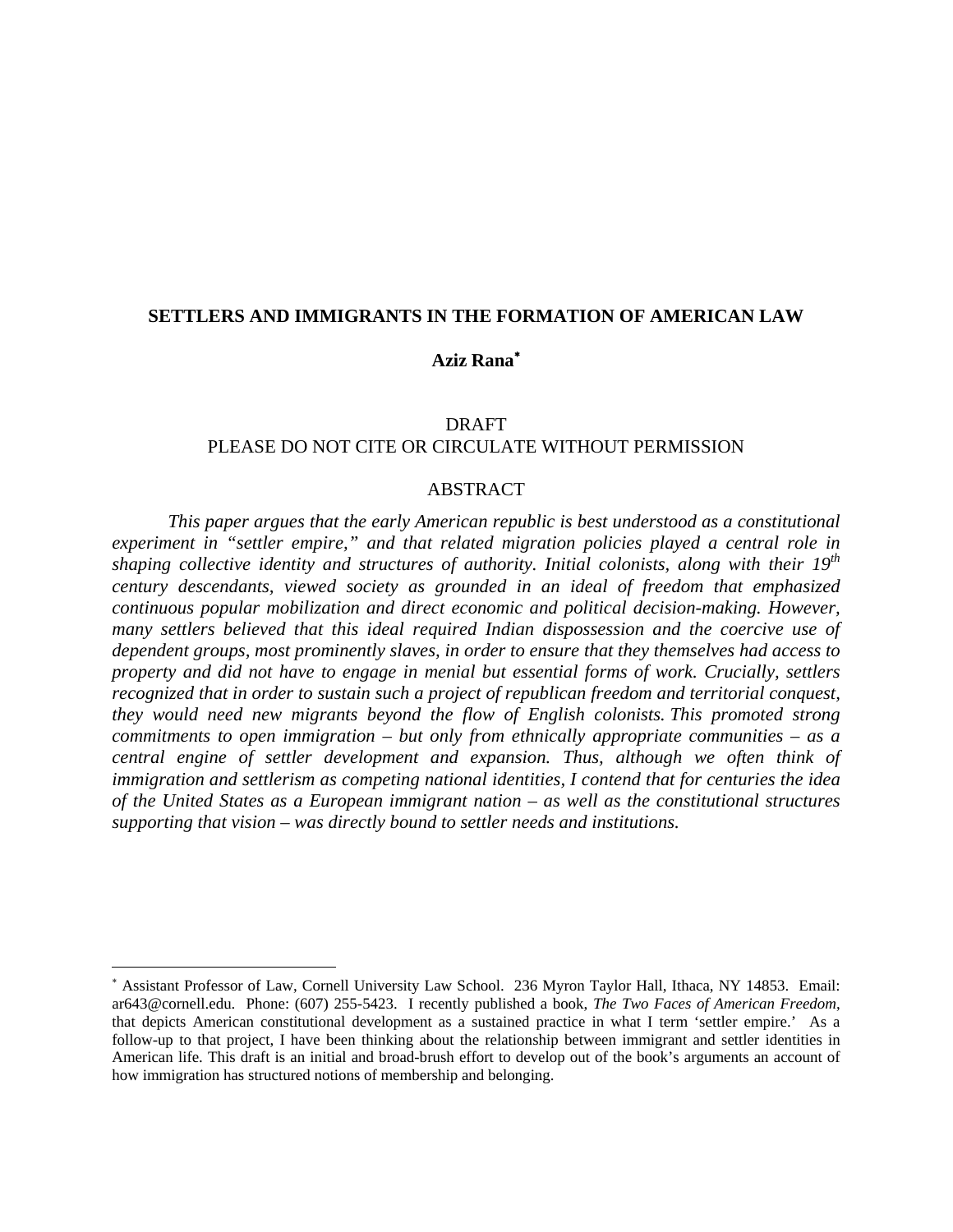### **I. Introduction: Immigration and American Exceptionalism**

American identity has long been linked to the idea of the United States as a nation of immigrants—a place uniquely hospitable to individuals seeking new economic opportunities or political possibilities. As French American farmer J. Hector St. John de Crèvecoeur wrote in 1793 in answer to the question, "What then is the American, this new man?":

*He* is an American, who, leaving behind him all his ancient prejudices and manners, receives new ones from the new mode of life he has embraced, the new government he obeys, and the new rank he holds. He becomes an American by being received in the broad lap of our great *Alma Mater.* Here individuals of all nations are melted into a new race of men, whose labours and posterity will one day cause great changes in the world.<sup>1</sup>

Crèvecoeur's words underscore how for centuries this immigrant identity has been viewed by domestic commentators as a foundational element of American exceptionalism, distinguishing the U.S. culturally and institutionally from its Old World precedents and rivals. In contrast to America's relative openness, European monarchies and their successor regimes created systematic hierarchies between sovereign subjects and foreign aliens—for instance, by denying the benefits of inheritance and land ownership to non-subjects. According Edward Coke, famed seventeenth century English jurist, such restrictions were necessary to protect the king's control over the realm and to ensure that foreign subjects (and with them a foreign sovereign) did not claim the wealth and power from the territory. Coke declared aliens to be like a "Trojan horse" who would "fortify themselves in the heart of the realm, and be ready to set fire on the commonwealth."<sup>2</sup>

Yet if American identity remains bound to Crevecoeur's vision of immigrant inclusiveness, today's immigrants appear to face treatment far more in line with what Coke might have recommended. As one recent but telling illustration, in 1996 Congress passed legislation that dramatically restricted the basic rights of noncitizens. In the words of historian Mae Ngai, "The 1996 laws terminated welfare benefits for legal aliens, made removal mandatory for a broad range of offenses, and further curtailed judicial review and virtually eliminated administrative discretion in deportation cases." The ultimate consequence has been to blur the boundary between legal and illegal immigrants, by creating new means for revoking legal status for long-term residents while further undermining the ability of undocumented workers to ever

<sup>&</sup>lt;sup>1</sup> J. Hector St. John de Crèvecoeur, *Letters from an American Farmer* (Philadelphia: Matthew Carey, 1793), 46-47.

<sup>&</sup>lt;sup>2</sup> Calvin's Case, 77 Eng. Rep. 377, 399 (1608).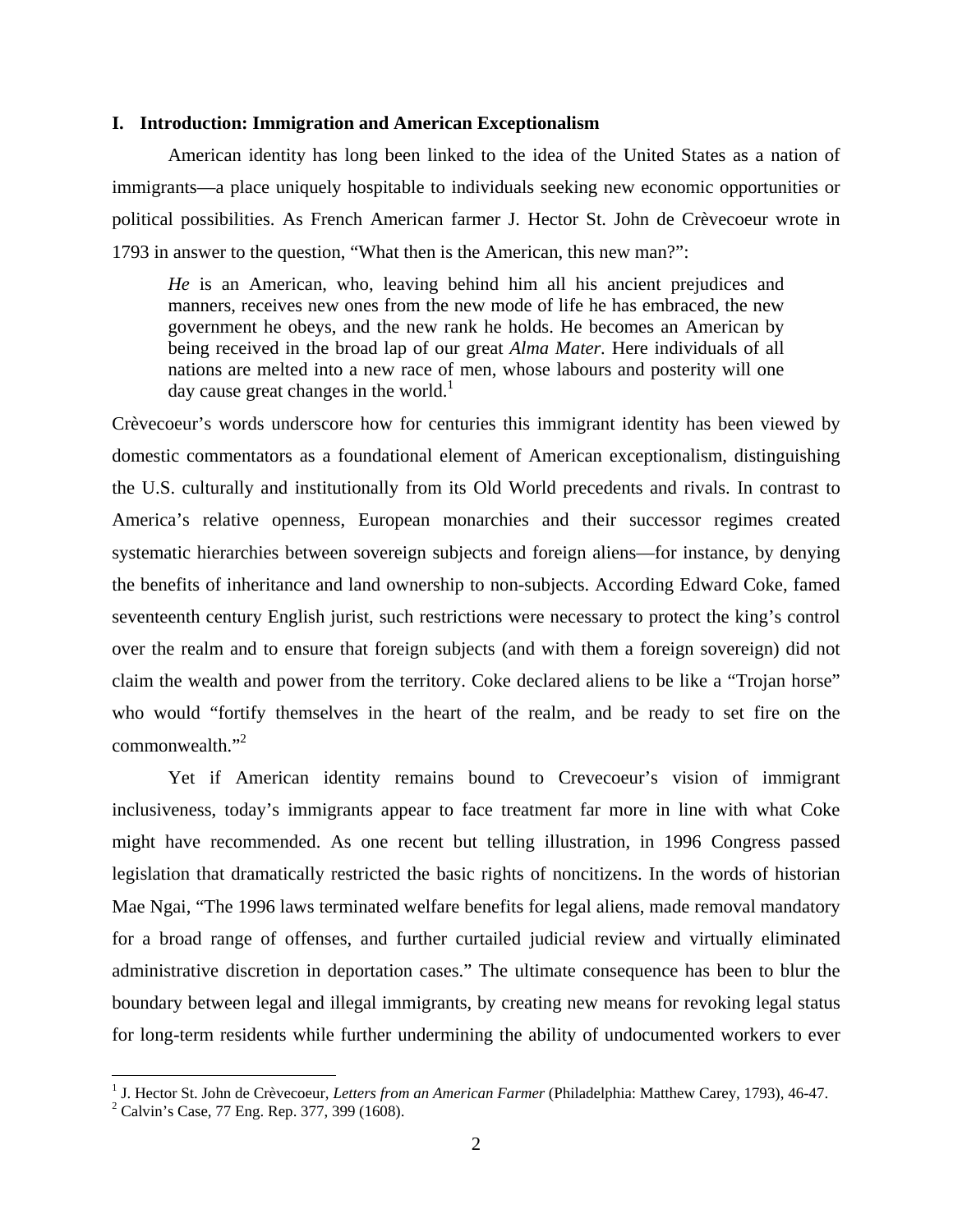'legalize' their position.<sup>3</sup> At present, even permanent residents live in the United States on "a condition of permanent probation," since minor offenses can carry mandatory deportation irrespective of whether immigrants have served their sentences or have long-standing ties to the United States—including a history of military service.<sup>4</sup>

 At the same time, the United States has pursued these policies by bringing the full force of the American penal system to bear on noncitizens. In the wake of the attacks of September 11, 2001, immigration laws were employed to contain the perceived threat posed by Arab and Muslim extremists, leading to the arrest and detention of some 5,000 immigrants.<sup>5</sup> And as a more general matter, migrants seeking asylum or individuals contesting deportation are today routinely held in an elaborate network of deportation centers and county jails, in the latter case alongside criminal offenders. Highlighting the extent of the state's coercive enforcement, in fiscal year 2007 the Department of Homeland Security reports that it detained 311,213 immigrants in total, for reasons that included minor violations or even administrative mistakes.<sup>6</sup>

 How can we make sense of this gulf between national identity and contemporary practice and what does it suggest about the dramatic transformations over the course of American history in the role of immigrants in collective life? In the following pages I will explore the genesis and implications of today's approach toward noncitizens by excavating a past paradigm that on first glance might seem remote and unrelated: namely the historical project of continental settlement. From the earliest period of colonization until the beginning of the twentieth century the U.S. was a constitutional experiment in settler colonialism.<sup>7</sup> Initial colonists, along with their nineteenth century descendents, viewed society as grounded in an ideal of freedom that emphasized continuous popular mobilization and direct economic and political decision-making. However,

<sup>&</sup>lt;sup>3</sup> See Mae Ngai, *Impossible Subjects: Illegal Aliens and the Making of Modern America* (Princeton, N.J.: Princeton University Press, 2004), 265–270 (quotation on 268).<br><sup>4</sup> Quotation in ibid., 269. For more on the effects of mandatory deportation, see "Group Reports That 1996

Immigration Law Separated 1.6 Million from Families," Associated Press, July 18, 2007, www.foxnews.com/story/0,2933,289734,00.html; and Serena Hoy, "The Other Detainees," *Legal Affairs,* September/October 2004, www.legalaffairs.org. Offenses for which immigrants have been deported include "writing bad checks, selling \$10 worth of marijuana, or pulling someone's hair during a fight at a party." Hoy, "Other Detainees."

<sup>&</sup>lt;sup>5</sup> See David Cole, "Are We Safer?" *New York Review of Books*, March 9, 2006, www.nybooks.com.<br><sup>6</sup> On the use of the panel sustame see congrally Mark Dowy American Culgar Inside II S. Juni

On the use of the penal system, see generally Mark Dow, *American Gulag: Inside U.S*. *Immigration Prisons* (Berkeley: University of California Press, 2004). For statistics on immigrant detainees, see Nina Bernstein and Julia Preston, "Better Health Care Sought for Detained Immigrants," *New York Times,* May 7, 2008, www.nytimes.com. 7 For a comprehensive account of the role of settler constitutionalism in American life, see Aziz Rana, *The Two* 

*Faces of American Freedom* (Cambridge, Mass.: Harvard University Press, 2010). The basic descriptions of settler institutions draw from this work.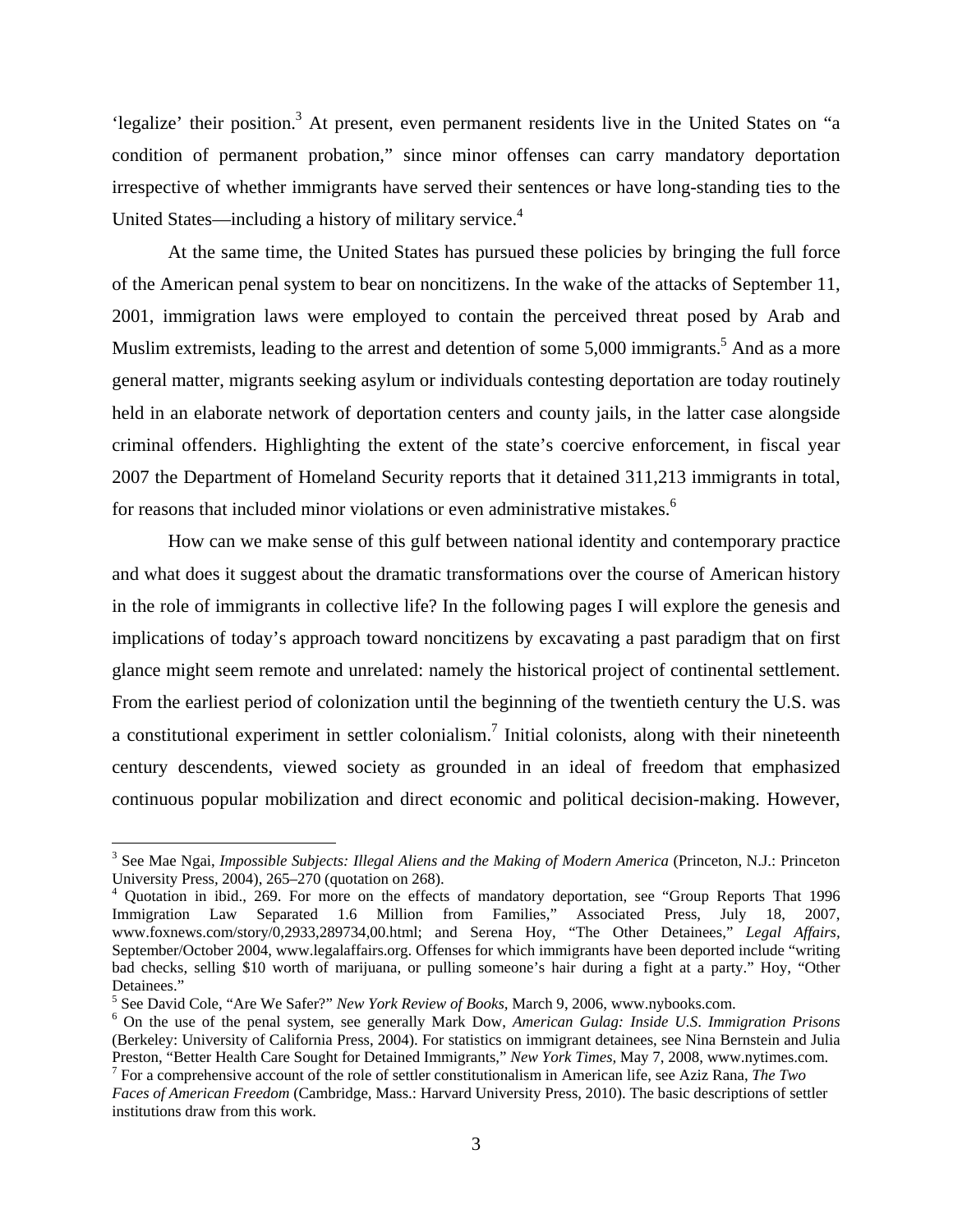many settlers believed that this ideal required Indian dispossession and the coercive use of dependent groups, most prominently slaves, in order to ensure that they themselves had access to property and did not have to engage in menial but essential forms of work.

Crucially, settlers recognized that in order to sustain such a project of republican freedom and territorial conquest, they would need new migrants beyond the flow of English colonists. But for these early Anglo settlers, who maintained sharp cultural distinctions between insiders and outsiders, migrants had to share key ethnic characteristics and thus be viewed as worthy of participating in settler growth and development. This need for the 'right' type of migrant promoted strong commitments to open European immigration while at the same time justified rigid limitations on non-white movement (such as the Chinese in the late nineteenth century). Thus, although we often think of immigration and settlerism as competing national identities, I contend that for centuries the idea of the United States as an immigrant nation—as well as the constitutional structures supporting that vision—was directly bound to settler needs and institutions. In fact, the harshness of current immigration policy has much to do both with the historic decline of settler frameworks and with fundamental shifts in where today's migrants originate (overwhelming outside of the Global North).

In pursuing these arguments, Part Two will begin by articulating the guiding constitutional structure of American settlerism and its constitutive relationship to immigration. Part Three then will describe the genesis of migration policies in the North American colonies, focusing on their distinctiveness from existing European models and how they set the basic rubric for the early republic. Part Four will assess how immigration in the nineteenth century served both as a tool of settler expansion and as a method of establishing clear ethnic—and increasingly racial—divisions between full citizens and dependent groups. Finally, Part Five will present the steady collapse of settler constitutionalism and its implications for the status of noncitizens (European and non-European alike) in American life after the 1920s. By way of a conclusion, I will return to the contemporary moment, exploring how current practices increasingly reject the inclusive and liberating elements of settler immigration policies while retaining their exclusive and hierarchical edge.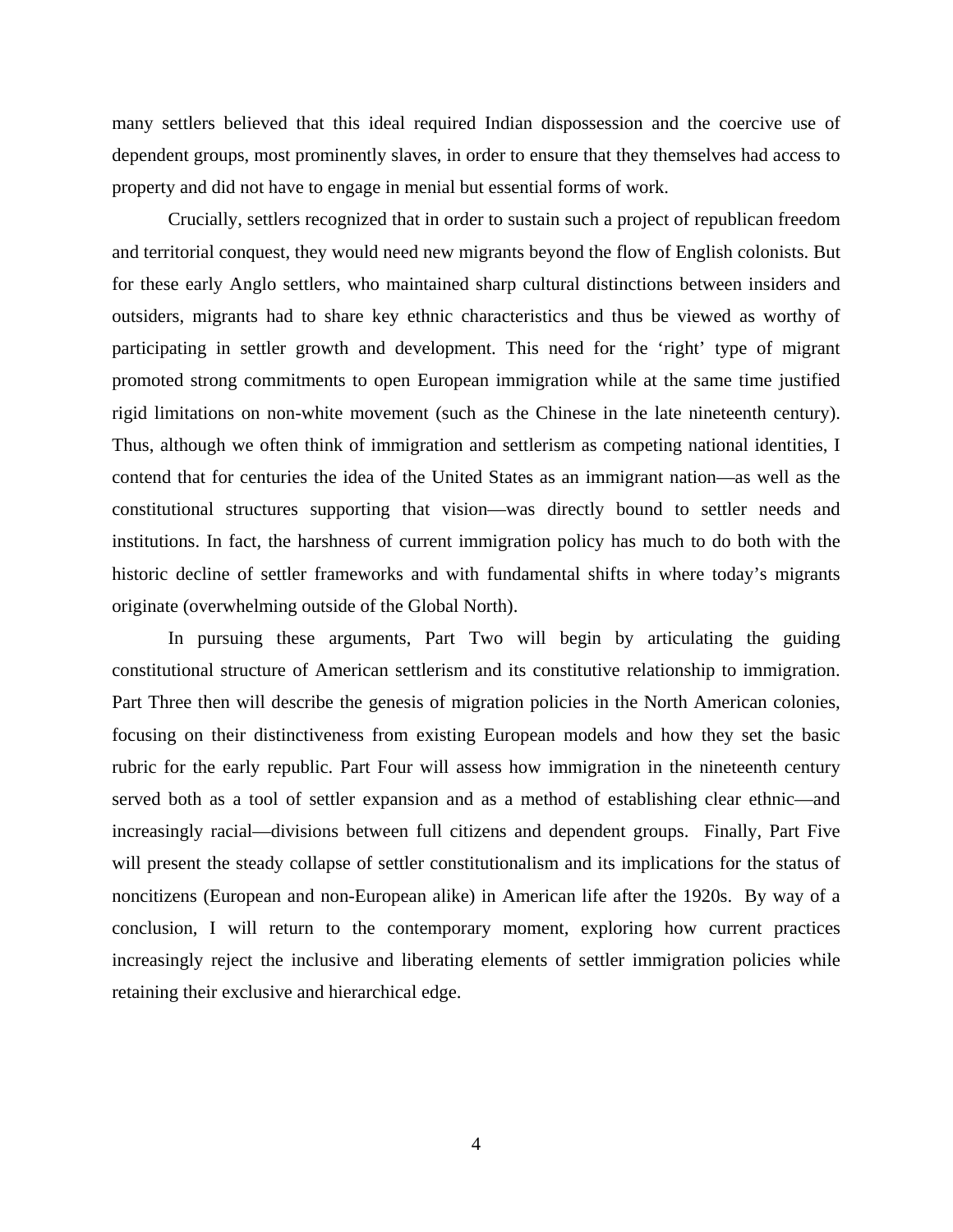### **II. Early America as a Constitutional Project in Settler Colonialism**

What does it mean to describe the American constitutional past as an embodiment of settler colonialism? Today, while the image of the pioneer settler has become a staple of American popular culture, this image is largely presented as a specifically American story about the frontier—one that either praises the heroism of the rugged pioneer or denounces the expropriation and removal of indigenous peoples. However these prevailing accounts by and large neglect the striking continuities between the American experience and that of similar experiments in imperial conquest and European settlement. Like the French in Algeria, the English in Ireland, Australia, and South Africa, or even the Chinese in Taiwan, the United States' earliest beginnings and political founding were first and foremost as a settler society. This settler framework generated its own ideology and practices, which established profound interconnections between internal liberty and external subordination. Such national origins embody more than a distant period of conquest and exclusion—that while reprehensible have little to say about current institutions. Rather, they provided the basic account of political sovereignty and constitutional authority for American life for over three centuries.

Technically, settler societies are characterized by substantial and long-lasting imperial populations, which seek to transplant home country ways to the new environment. As Ronald Weitzer writes, colonies of settlement generally produce extensive political and economic institutions that "achieve[] de facto or de jure political independence from [the imperial] metropole."<sup>8</sup> This de facto autonomy tends to promote decentralized and less hierarchical modes of internal political authority. Just as important, in such communities the descendants of colonists also wrest political supremacy from indigenous groups; they maintain this supremacy permanently or for many generations and develop complex ideologies to legitimate such enforced inequality.<sup>9</sup>

<sup>8</sup> Ronald Weitzer, *Transforming Settler States: Communal Conflict and Internal Security in Northern Ireland and*  Zimbabwe (Berkeley: University of California Press, 1990), 26.

<sup>&</sup>lt;sup>9</sup> Efforts by historians and social scientists to make comparative assessments about settler institutions have often focused on how labor regimes influence political arrangements. For instance, D.K. Fieldhouse in the 1960s developed a typology to delineate various forms of settlerism, which he divides into three basic categories: mixed, plantation, and pure settlement. See D.K. Fieldhouse, *The Colonial Empires: A Comparative Survey of the Eighteenth Century* (New York: Delacorte Press, 1967), 11-12. George Fredrickson also employs this typology, which he views as providing ideal types, and ties settler modes of racial exclusion and control to the metropole's economic goals and labor practices. See George M. Fredrickson, "Colonialism and Racism: The United States and South Africa in Comparative Perspective," in *The Arrogance of Race: Historical Perspectives on Slavery, Racism, and Social Inequality* (Middletown, Conn.: Wesleyan University Press, 1988), 216-235, especially 220-221.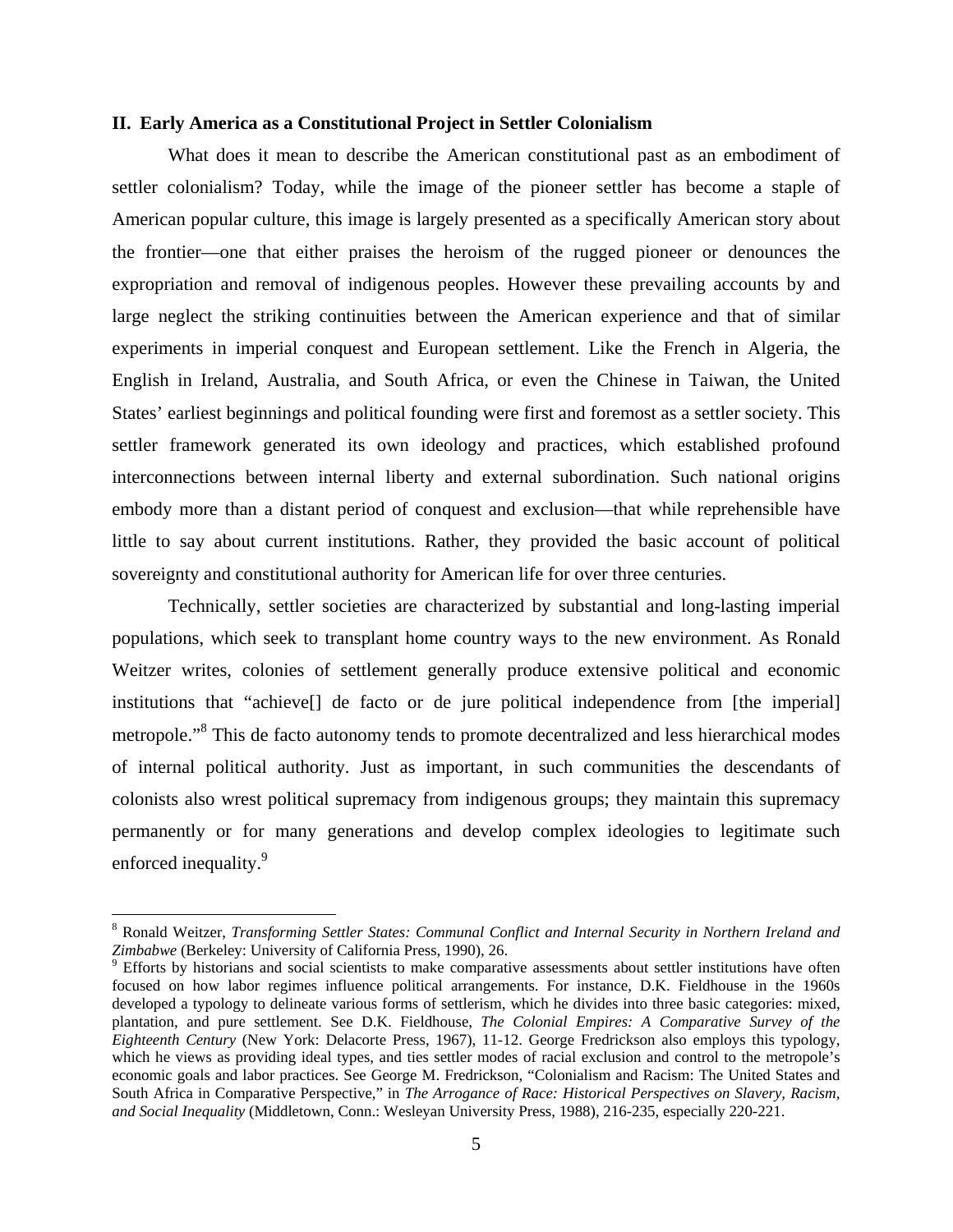In the history of imperial expansion, there were two distinct modern periods of settler colonialism. The first wave included what Caroline Elkins and Susan Pedersen call the "new world colonies," exemplified by European settlement in the United States, South Africa, Australia, and elsewhere.<sup>10</sup> These colonies were typified by efforts to claim indigenous territory exclusively for settler communities, territory that was repeatedly described as virgin or empty. Moreover, the primary approach to the local population was driven less by the desire "to govern indigenous peoples or to enlist them in their economic ventures than to seize their land and push them beyond an ever-expanding frontier of settlement."<sup>11</sup> New World colonies consistently sought to weaken metropolitan authority over settler life, and to employ *de facto* relationships of autonomy to press both for full independence and for the complete removal of indigenous groups.

The second wave took place during the late nineteenth and early to mid-twentieth centuries and included European and Japanese settlements across parts of Africa and Asia. In contrast to the New World colonies, these later efforts generally confronted indigenous populations whose size and strength on the ground left settlers as a distinct numerical minority. This resulted in a central difference with the earlier wave of colonization. Both settlers and metropolitan officials were unable simply to depopulate the territory. Rather, they engaged in "protracted negotiations or struggles with always more numerous indigenous populations."<sup>12</sup> These realities meant that while colonists may have sought greater autonomy from their home countries, in the final analysis they remained politically—and especially militarily—dependent on metropolitan authority for their continued social supremacy and privilege. Without home country support, colonists faced the persistent danger of becoming small minorities in a hostile political community.

<sup>10</sup> Caroline Elkins and Susan Pedersen, "Settler Colonialism: A Concept and Its Uses," *Settler Colonialism in the Twentieth Century*, eds. Caroline Elkins and Susan Pedersen (New York: Routledge, 2005), 1-20 (quotation on 2). See also James Belich, *Replenishing the Earth: The Settler Revolution and the Rise of the Angloworld, 1783-1939* (New York: Oxford University Press, 2009) for a recent account of how new world settler colonies spread English customs and language across the globe, focusing particularly on how migration patterns and the onset of industrialization combined to produce booming Anglo settler economies. Another new study, Lisa Ford, *Settler Sovereignty: Jurisdiction and Indigenous People in America and Australia, 1788-1836* (Cambridge, Mass.: Harvard University Press, 2010), offers an excellent comparative assessment of how settler-native relations operated in practice in both Georgia and New South Wales.

<sup>&</sup>lt;sup>11</sup> Elkins and Pedersen, "Settler Colonialism," 2.

 $12$  Ibid., 3.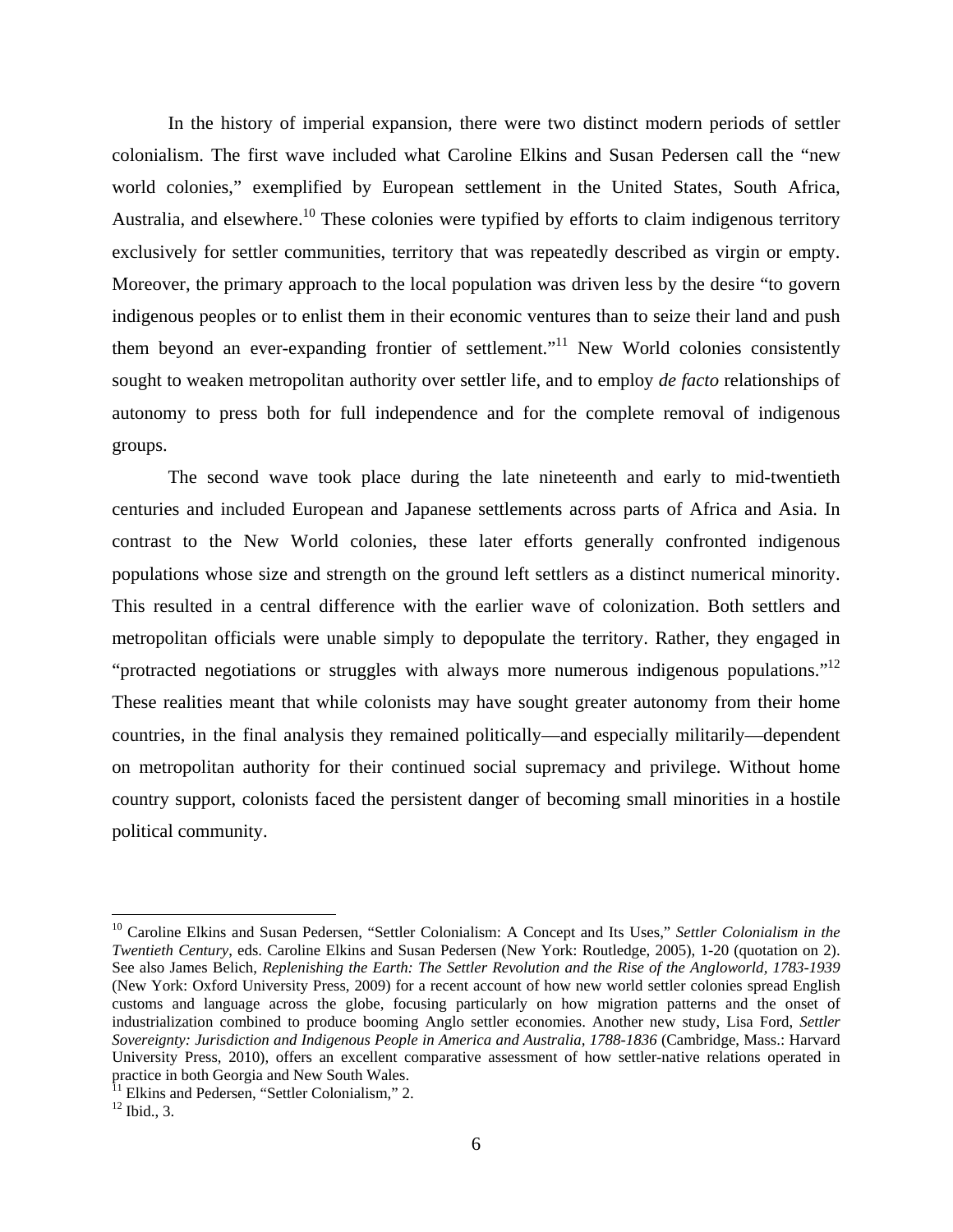In a sense, the key distinctions between twentieth century settlerism and its earlier form in the New World help to explain why Americans today rarely conceive of themselves as 'settlers.' As Patrick Wolfe notes, the basic logic of the early settler wave was not the exploitation of indigenous groups but rather that of native elimination. This elimination took the form not merely of violence against local communities or the dissolution of indigenous political and economic practices. It also meant that settlers sought to replace native society as such and to "erect a new colonial society on the expropriated land base."13 Thus, the vision of indigenous territory as empty land was part and parcel of settler efforts to transform themselves into 'natives' and to escape the very category of colonialism. In keeping with this, the desire to see the U.S. as an exceptional nation was partially built on the need to distance the country from its European origins, and to assert an authentically local American character or way of life.

 These shared settler features suggest that what makes the American experience distinctive must be read in light of its comparative continuities. American commentators often view aspects of national history to be uniquely homegrown, when in fact they are present to varying degrees in numerous settler societies. Among others, these qualities include greater equality within the settler colony than in the imperial metropole or home country; a cultural sense of being 'chosen' as a racial, ethnic, or religious community for a historical mission; a greater emphasis on militarism due to perceived threats from indigenous and foreign populations; and, finally, a wariness of metropolitan social and political customs which are depicted at times as corrupt or decadent.

Nonetheless, the success of the revolt by the thirteen British colonies spawned a unique settler ideology. This ideology fused ethnic nationalism, Protestant theology, and republicanism to combine freedom as self-rule with a commitment to territorial empire. Such self-rule involved the elimination of all modes of arbitrary authority and required individuals to assert actual decision-making power over economic and political relations, through productive control and democratic participation. As a consequence, I argue that American settlerism was organized around four basic components. *First*, in radicalizing seventeenth century republican ideas increasingly prevalent in England, settlers came to view economic independence as the ethical basis of free citizenship. Centuries of Americans saw control over the instruments and conditions

<sup>&</sup>lt;sup>13</sup> See Patrick Wolfe, "Settler Colonialism and the Elimination of the Native," *Journal of Genocide Research* 8 (2006): 387-409 (quotation on 388).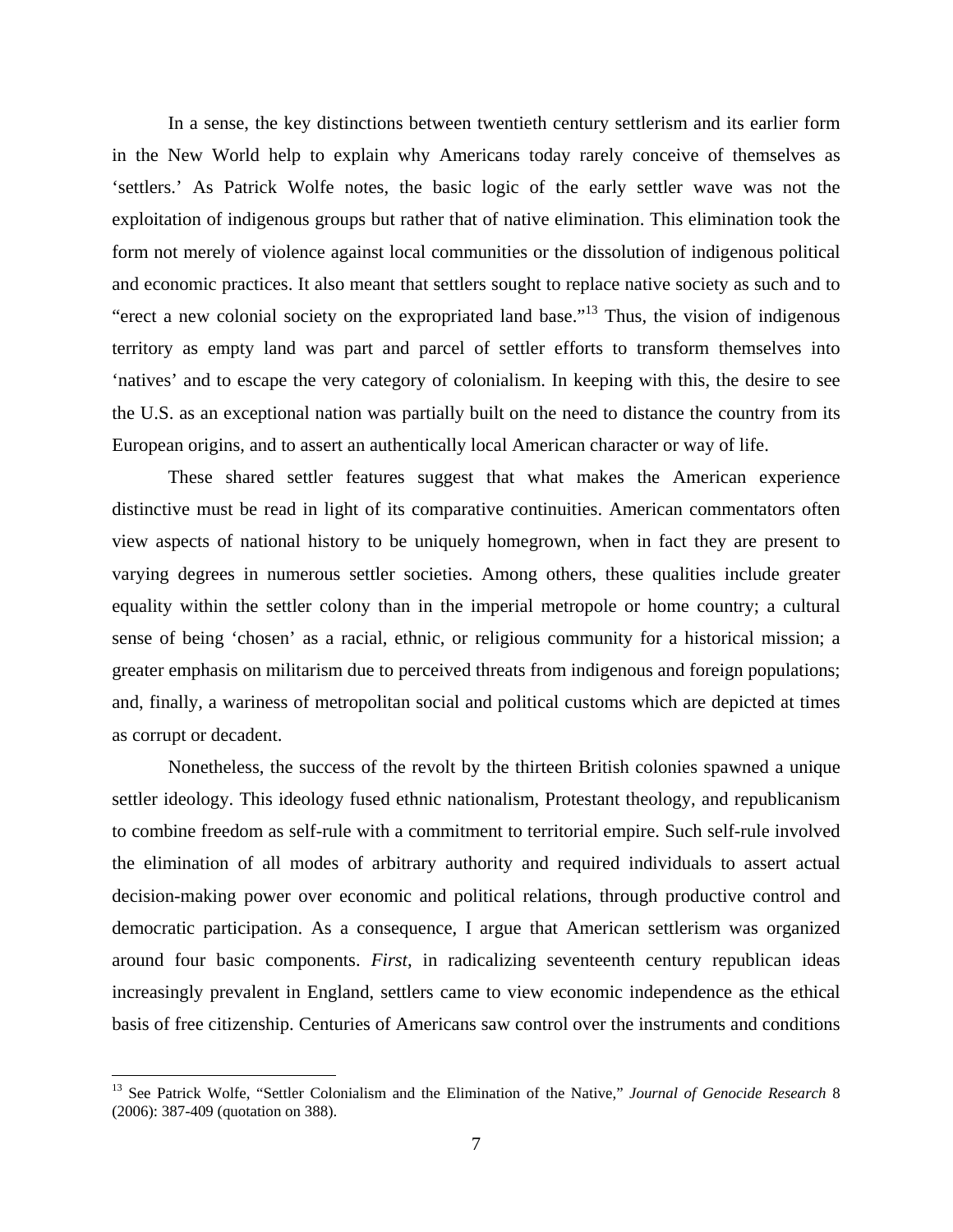of work as providing insiders with a collective experience in autonomy and moral independence. Primarily through land ownership and individual proprietorship, settlers sought to create an internally egalitarian and participatory political community. *Second*, Americans viewed the basic engine of republican freedom to be conquest. Without new territory for settlers, the ethical benefits of 'free labor' could not be made generally accessible. In other words, as a political necessity, settlers viewed republicanism as constitutively bound to empire and expansion.

*Third*, settler society presumed that republican principles at root were not universally inclusive. In other words, most settlers believed that not everyone could enjoy the benefits of economic independence. They argued that the nature of agricultural life meant that for some to engage in the dignified work marked by productive control, there would have to be others that participated in forms of labor long perceived to be degraded—such as tenancy, wage labor, and domestic service. Thus, for settlers, there existed at the heart of republican notions of economic independence a basic divide between free and unfree work. Over time, Americans solved this problem by employing subordinated external groups, particularly African slaves, to engage in the most oppressive modes of production. And they justified both the expropriation of native land and the control of dependent laboring communities through arguments about ethnic and religious superiority.

*Fourth*, settlers recognized that continual expansion rested on a burgeoning population, beyond what natural demographic growth and migration from England could provide. As a result, they created remarkably open immigration policies for Europeans deemed co-ethnics and thus co-participants in the republican project. This meant that for most of the American experience, the U.S. border was essentially a port of entry for European immigrants who were quickly incorporated into the political community. This incorporation included practices that today would be quite surprising, such as the prevalence of noncitizen voting and noncitizen access to federal land out west. On the one hand, the territorial need for immigrants checked the most xenophobic tendencies within settler society over the course of the nineteenth century, by expanding the ethnic and religious categories for who could count as American. On the other hand, it also hardened the divide between social insiders and subordinated outsiders. Thus, while many new European immigrants may have had immediate access to the conditions necessary for free citizenship and equal political participation, Indians, blacks, or Mexicans who had long lived on the land were denied these basic rights. In essence, they existed as colonized populations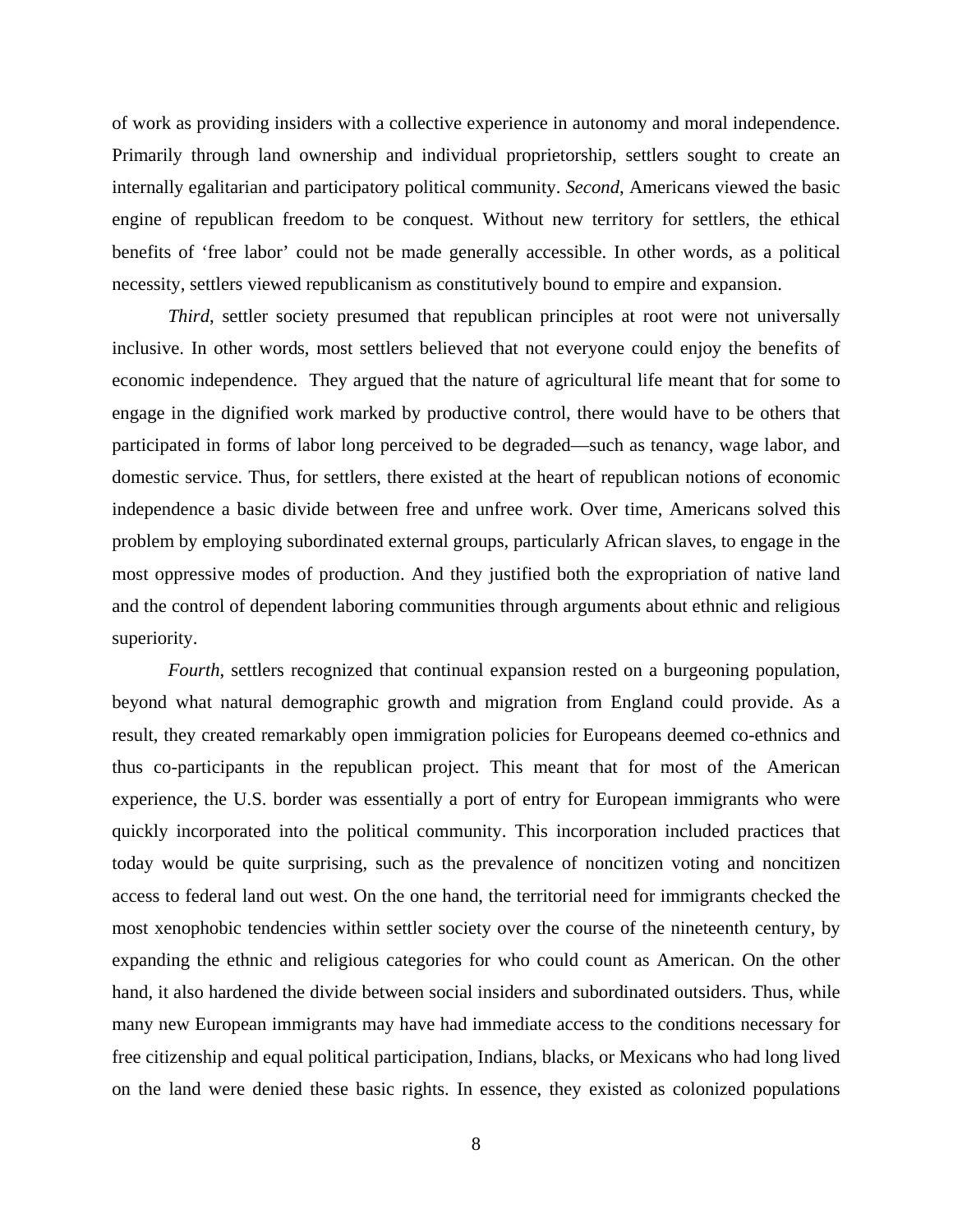within the territory of the United States, in ways akin to twentieth century settler structures of indigenous control, in which "a caste division . . . [was] built into the economy, political system, and the law, with particular economic activities and political privileges . . . reserved for members of the settler population."14 Thus, American political identity was intricately tied to imperial assumptions about both the need for new immigrant settlers and for external control over dependent communities.

Until its steady disintegration in the first half of the twentieth century, this settler ideology generated a constitutional politics built on two distinct accounts of sovereign power one of democratic consent and internal checks and another of external discretion. In fact, generations of settler insiders linked the very act of an energetic federal government to the project of empire building, a project that presupposed an unlimited imperial authority deriving from British royal prerogative. Aggressive federal activity thus became synonymous with the internal application of a coercive authority properly applied only to those outside the bounds of social inclusion, such as natives, Mexicans, and blacks. Under these circumstances, any internal appearance of the dreaded imperial prerogative was viewed as a dangerous threat to liberty and an attempt to reduce settlers to the condition of heathens or savages—by treating *free* citizens as if they were colonial subjects. Particularly xenophobic, this dualist vision of political sovereignty upheld the necessity of empire and simultaneously remained ever vigilant about the possibility of imperial power seeping into settler society. It also underscored the dynamics of American social membership, in which ethnically-defined status as a settler was more important than being accorded *formal* citizenship. In other words, the framework of duality separated insiders immigrant and native-born alike—from all nonsettlers, who found themselves subject to a complicated and stratified structure of overlapping hierarchies.

#### **III.European Migration during the Colonial Period**

In order to illustrate how this constitutional structure emerged and operated in political life, let me begin by exploring migration policies during the colonial period. By the mideighteenth century, the British project of decentralized imperial expansion produced a remarkable state of affairs in the North American colonies: land ownership by and large was widely dispersed and colonists enjoyed extensive political and legal rights. Even more so than

<u>.</u>

<sup>&</sup>lt;sup>14</sup> Elkins and Pederson, "Settler Colonialism," 4.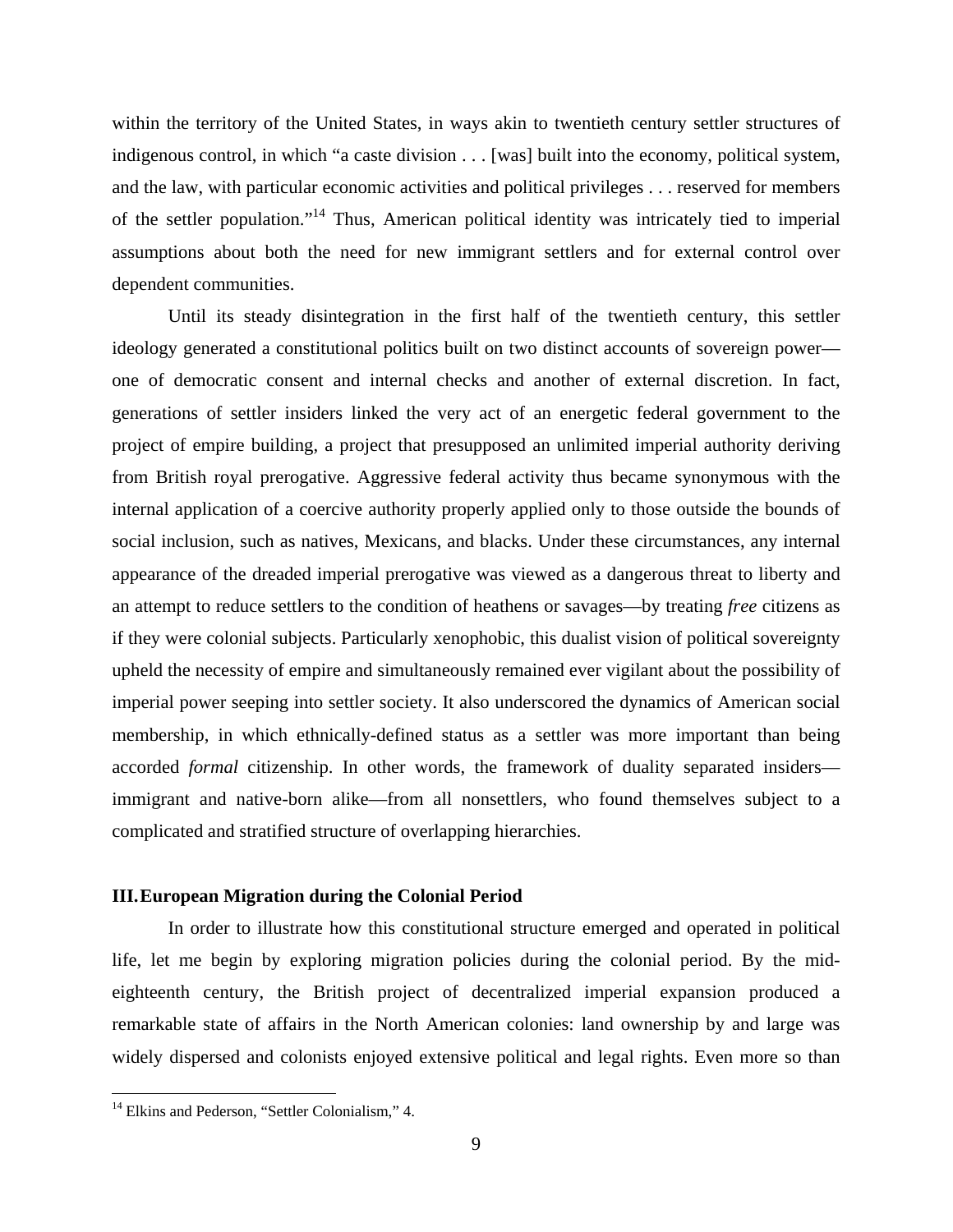the Crown intended, its settlers created uniquely self-governing polities in which—for those included as full members—republican liberty was a tangible experience. For instance, in the chartered colonies of New England, the Crown possessed virtually no direct power, as the governor and the executive council were both elected. Even in royal colonies like Virginia where these positions were Crown appointments, the colonies maintained representative legislative bodies with the plenary power to make colonial law so long as it coincided with imperial statutes and received metropolitan consent. The colonies also organized local government, with settlers providing the justices of peace and even establishing municipalities with powers analogous to English chartered boroughs. Moreover, settlers possessed the same basic rights as fellow Englishmen, and, in particular, trial by jury and habeas corpus were guaranteed to all Anglo colonists and their descendents.<sup>15</sup>

However, the political autonomy that developed went hand in hand with deep insularity within settler society. Despite the religious and cultural differences between the various colonies, settlers in general saw their ancestry as foundational for their status as privileged subjects. They viewed this ancestry as grounding specific and cherished liberties, as emblazoned in the Magna Carta.16 For many settlers, this specific cultural history of liberty made them exceptionally suited for free political life. Thus, while a native could become civilized and Christian through sedentary agriculture and religious conversion, the absence of any link to Britain's ancestral past would always make his complete inclusion impossible. The capacity for liberty, developed over generations, made settlers—as opposed to subjugated communities—distinctively qualified for political, economic, and social power. As a result, and in a manner similar to numerous other settler societies, political self-government in the colonies was premised on an organic notion of belonging that linked ancestry and land to membership.

Yet Anglo settlers nonetheless confronted a basic predicament that cut against the most intense forms of insularity. For English colonies to be economically sustainable and militarily secure from indigenous threat—let alone to expand—they required a larger population. By the eighteenth century, industrialization and changes in economic production in England led metropolitan officials to be deeply ambivalent toward increasing Anglo emigration; these officials sought instead to maintain a sizeable workforce for factories on the island. Since

<sup>&</sup>lt;sup>15</sup> See Fieldhouse, *The Colonial Empires*, 59-63.<br><sup>16</sup> See generally David Hackett Fischer, *Albion's Seed: Four British Folkways in America* (New York: Oxford University Press, 1989)*,* 810–816.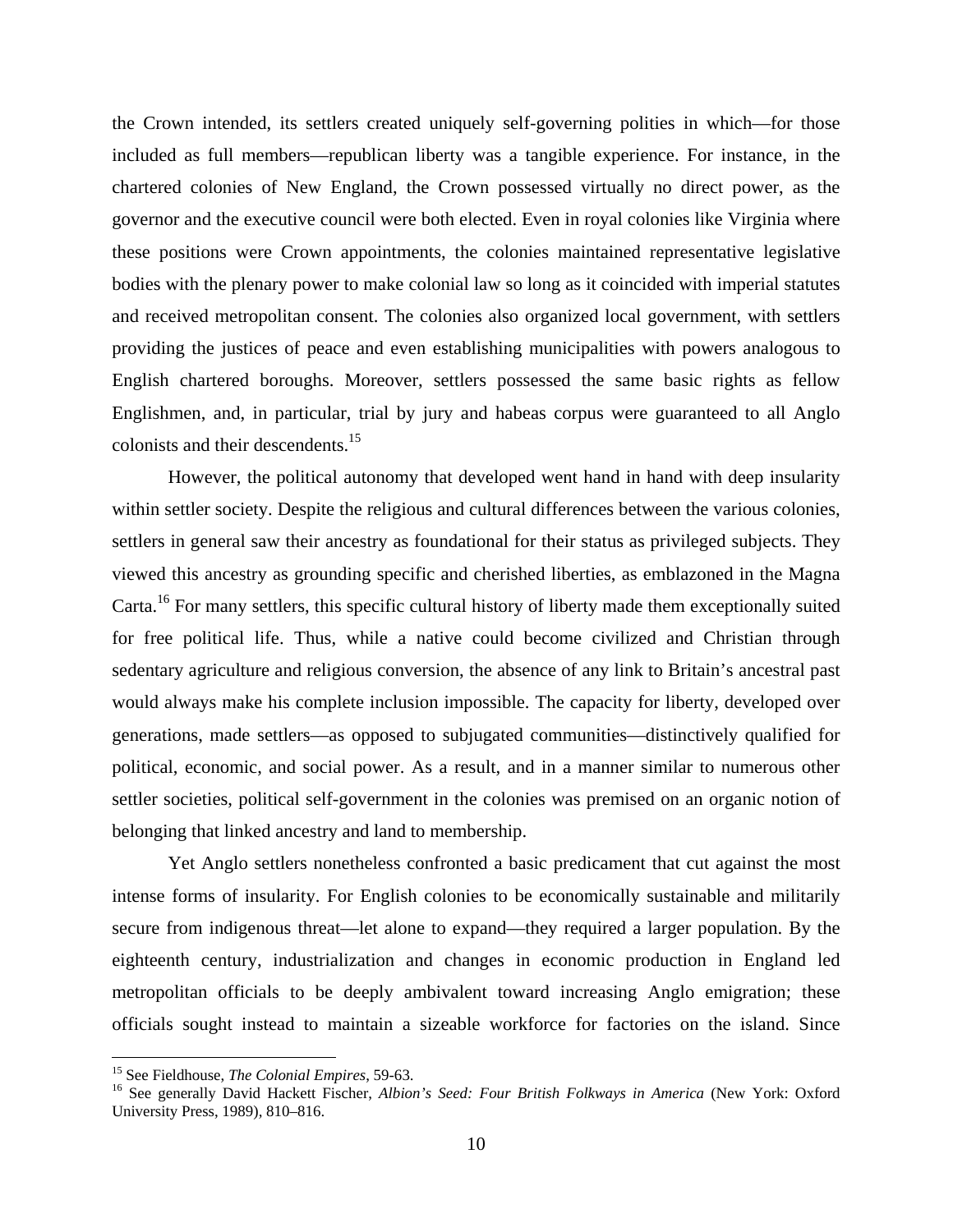England alone could not supply the necessary numbers, settlers promoted emigration by other European communities, efforts that led to a substantial non-English population by the mideighteenth century.

In order to attract these newcomers, colonists developed practices for easy naturalization, which were far more open and simplified than those at home. James Kettner writes that "neither the royal charters, nor parliamentary statutes, nor common law principles explicitly conferred upon colonial authorities the right to adopt aliens as subjects."<sup>17</sup> Nonetheless, almost immediately colonies aggressively asserted their local colonial authority to naturalize European foreigners, regardless of whether these powers were recognized in London. Settlers employed a variety of tools to aid quick naturalization. The most common method was the passage of special naturalization acts by local assemblies to incorporate new European subjects. Other means included the use of enrollment procedures and group naturalizations. In New York, settlers naturalized all resident foreigners "professing Christianity" who pledged an oath of allegiance by November 1, 1683.18 Under John Locke's *Fundamental Constitutions of Carolina,* foreigners simply had to appear at any precinct register, and if they pledged on a copy of the *Constitutions* that they would "bear faith and true allegiance" to the king and "to the Palatine and Lords Proprietors," they would be immediately naturalized.<sup>19</sup>

Along with creating lax naturalization policies, settlers also expanded the provision of rights traditionally offered naturalized European subjects. While in England the established policy was to exclude these subjects from holding high political office, in North America practices were more flexible. In Pennsylvania, a 1706 election law permitted naturalized subjects to vote as well as to stand for elected positions. Even more distinctively, settlers began extending rights to European foreigners, in ways that contradicted the classic divide between subjects and aliens and that broke decisively from practices in England. In 1704 the South Carolina legislature passed a suffrage law providing voting rights to new immigrants as long as they met residency and property requirements. The law simply formalized practices occurring on the ground, as widespread alien voting had taken place in the colony's 1701 election, particularly by French Huguenots. In 1761 Georgia, too, enacted an equivalent measure allowing for alien voting. And

<sup>&</sup>lt;sup>17</sup> James Kettner, *The Development of American Citizenship, 1608-1870* (Chapel Hill: University of North Carolina<br>Press, 1978), 78. Press, 1978), 78.<br><sup>18</sup> Quoted in ibid., 86.

<sup>19</sup> John Locke, "The Fundamental Constitutions of Carolina (1669)," in *Political Writings,* ed. David Wootton (Indianapolis: Hackett Publishing, 2003), 210–232, 231–232.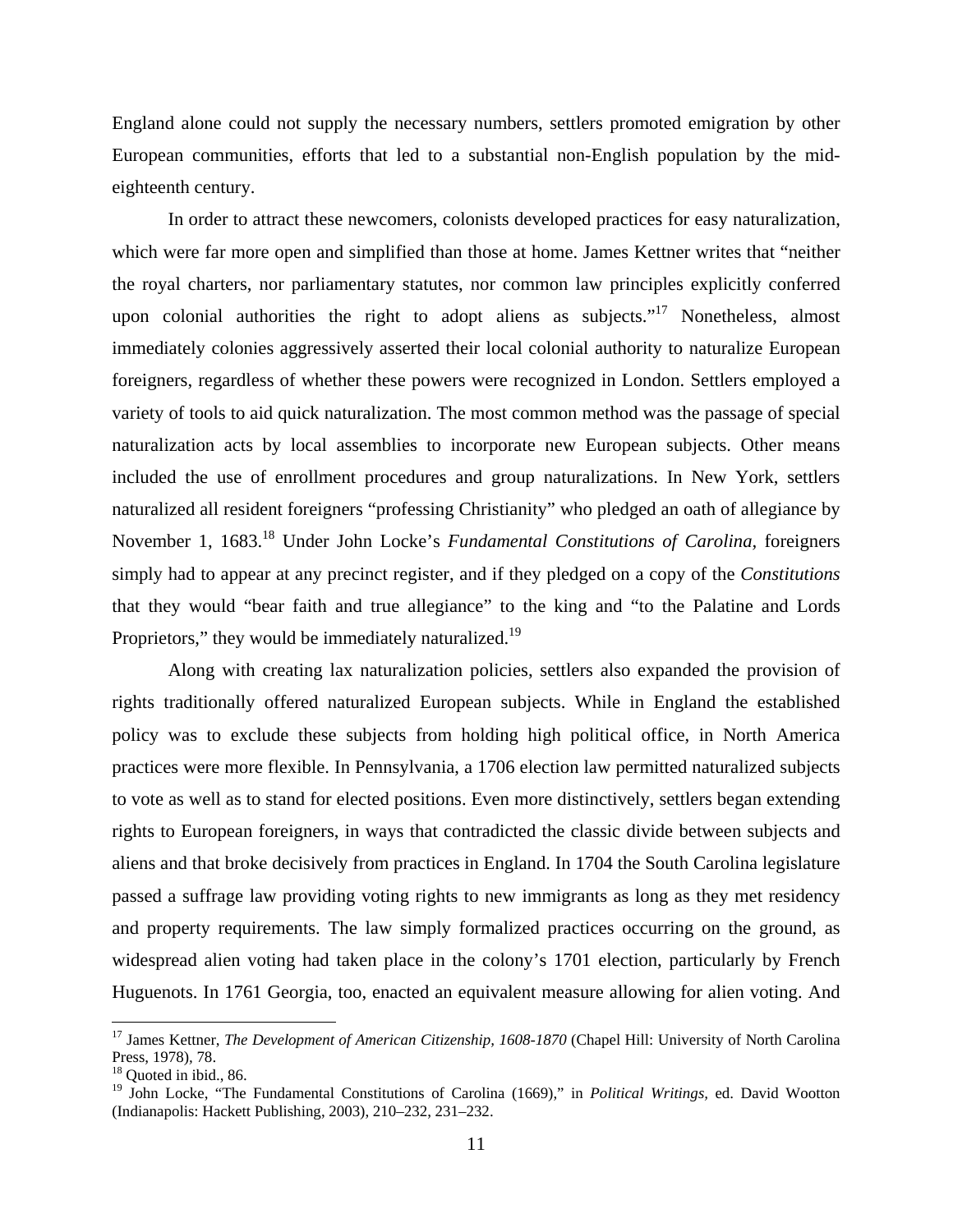in Pennsylvania, even without such laws on the books, by the 1740s it had become commonplace for German Protestants to vote and hold office, with or without the benefit of naturalization.<sup>20</sup>

Crucially, these practices were fundamentally grounded in ethnic and religious judgments about cultural similarity. While goals of expansion may have pressed Anglo settlers to open the colonies to heightened immigration, only specific foreigners were welcome. In particular, settlers came to view colonial inclusion as appropriate for European Protestants, whose religious practices made them particularly suitable for republican values and English liberties. For instance, groups such as the French Huguenots, who faced suppression under Louis XIV, were treated as co-participants in the project of settlement and found a ready welcome in the colonies. While Catholics or Indian tribes were depicted as culturally dissimilar and ill equipped for freedom, Western European Protestants were seen as having their own parallel history with free institutions and thus assimilable within the settler project.

This cultural approach to who properly counted as a worthy immigrant was further reinforced when the English Parliament finally moved in 1740 to standardize naturalization procedures in the colonies. For nearly half a century, settlers had argued for the Crown to provide legal certainty to practices emerging on the ground. The 1740 law did so by creating an inexpensive and clear administrative process for incorporating new subjects. Yet, along with a seven-year residency provision, the bill also required foreigners to profess their Christian faith and to submit a certificate swearing to have taken the sacrament in a Protestant church in the previous three months.<sup>21</sup> While exemptions were provided for groups such as the Quakers,<sup>22</sup> these rules pointedly disqualified Catholics from membership. In essence, easy naturalization for co-ethnic and co-religious foreigners went hand in hand with the continuing exclusion of outsiders deemed too culturally heterodox.

In this way, immigration became a critical means of replenishing and sustaining settler commitments to land conquest and republican self-rule. This meant the development of lax

<sup>&</sup>lt;sup>20</sup> For practices in South Carolina and Pennsylvania, see Jamin Raskin, "Legal Aliens, Local Citizens: The Historical, Constitutional and Theoretical Meaning of Alien Suffrage," *University of Pennsylvania Law Review* 141 (1993): 1391–1470, 1399, 1400; and for the Georgia law, see Kettner, *American Citizenship*, 102.<br><sup>21</sup> Kettner, *American Citizenship*, 74–75.<br><sup>22</sup> In a real expression of toleration, Jewish emigrants also received an exe

the Jewish population in the colonies certainly facilitated this move. Still, despite the 1740 exemption, one should note that throughout the period and well into the nineteenth century Jews, as non-Christians, faced various legal restrictions, including on holding public office and on voting. See generally Howard M. Sachar, *A History of the Jews in America* (New York: Knopf, 1992), 9–37 (especially 17–20, 27–28).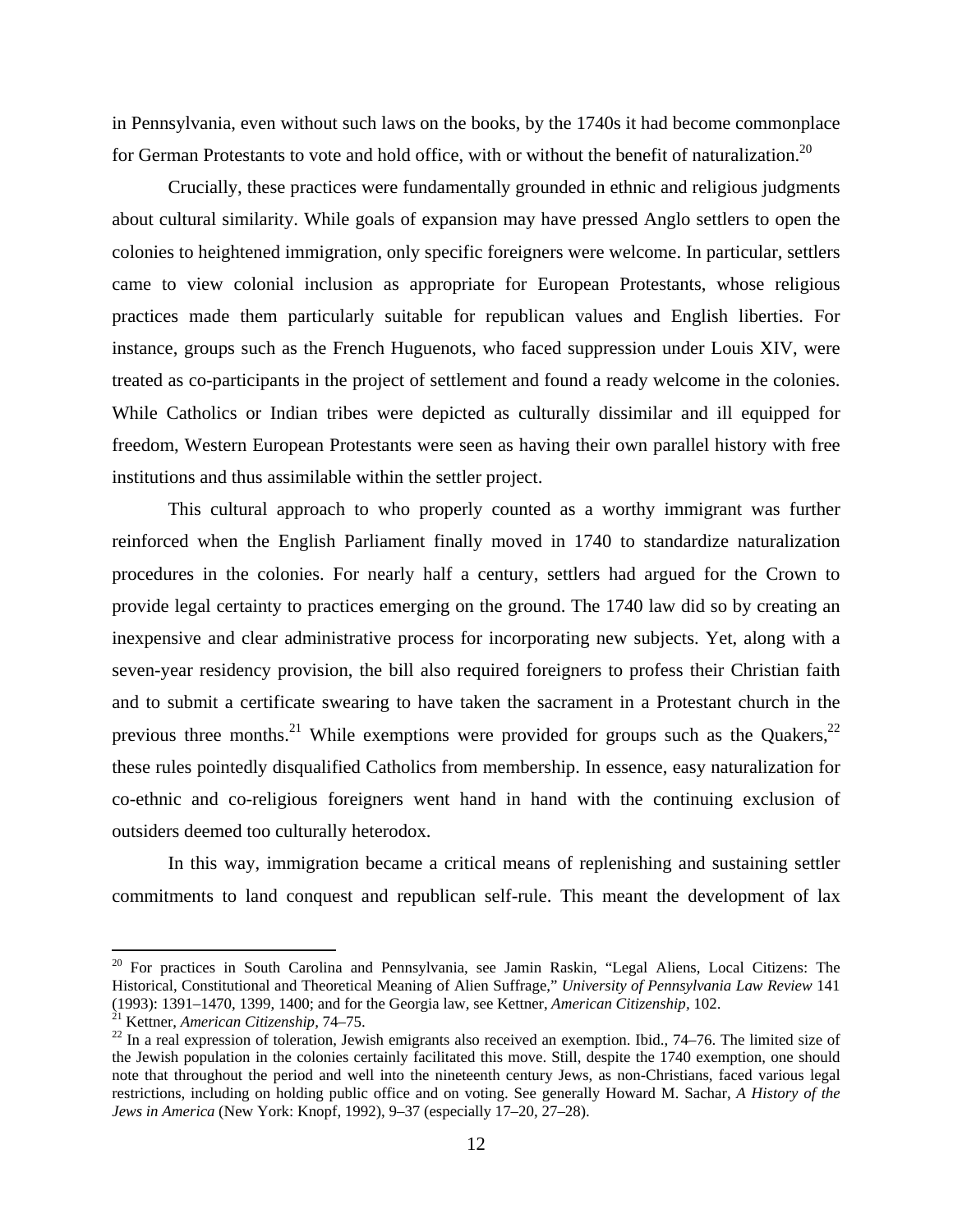naturalization rules and the extension of rights (including suffrage) to aliens in ways that differed dramatically from metropolitan practices. Unlike colonized or dependent groups, new Protestants were often viewed as worthy of full membership and therefore deserving of swift economic and political inclusion. Of course, these immigration policies were not applied everywhere, either during the colonial period or following the Revolution. In the seventeenth and eighteenth centuries, Rogers Smith notes that New England tended to be "the most exclusionary" with Massachusetts and New Hampshire limiting freeman status to Englishmen alone.<sup>23</sup> Still the basic thrust of colonial practices was strikingly distinct from that throughout Europe; such practices underscored the emerging centrality of immigration to settler life. They also set the stage for how migration policies in independent America would both facilitate settler expansion and sustain colonial dichotomies between insiders and outsiders.

# **IV. Settler Exclusivity and Expansion through the Prism of Immigration**

 One can best appreciate both sides of migration policy in the nineteenth century—as the engine of settler development and as a tool for maintaining an ethnically-derived account of membership—by juxtaposing the treatment of European and non-European communities. In particular, the profound disparities between the legal frameworks according white as opposed to Chinese migrants highlight the role of immigration in preserving settler identity and institutions. As the following sections explore, while Europeans often enjoyed full political and social rights well before formal nationality, Chinese in the second half of the century found themselves subject to a regime of exclusion and deportation—one at the time that was deemed appropriate only for ethnic outsiders.

# *A. European Migration as the Engine of Settler Society*

 $\overline{a}$ 

As with the old colonial approach, following American independence European arrivals largely enjoyed a system of quick incorporation based on assumptions about assimilability and shared ethnic heritage. The United States not only maintained earlier practices of encouraging immigration; it extended these practices to create a remarkably inclusive community for new Europeans. As Hiroshi Motomura has demonstrated through his arguments about "intending citizenship," immigrants, even before becoming citizens officially, were integrated into the

<sup>23</sup> Rogers Smith, *Civil Ideals: Conflicting Visions of Citizenship in U.S. History* (New Haven, Conn.: Yale University Press, 1997), 57.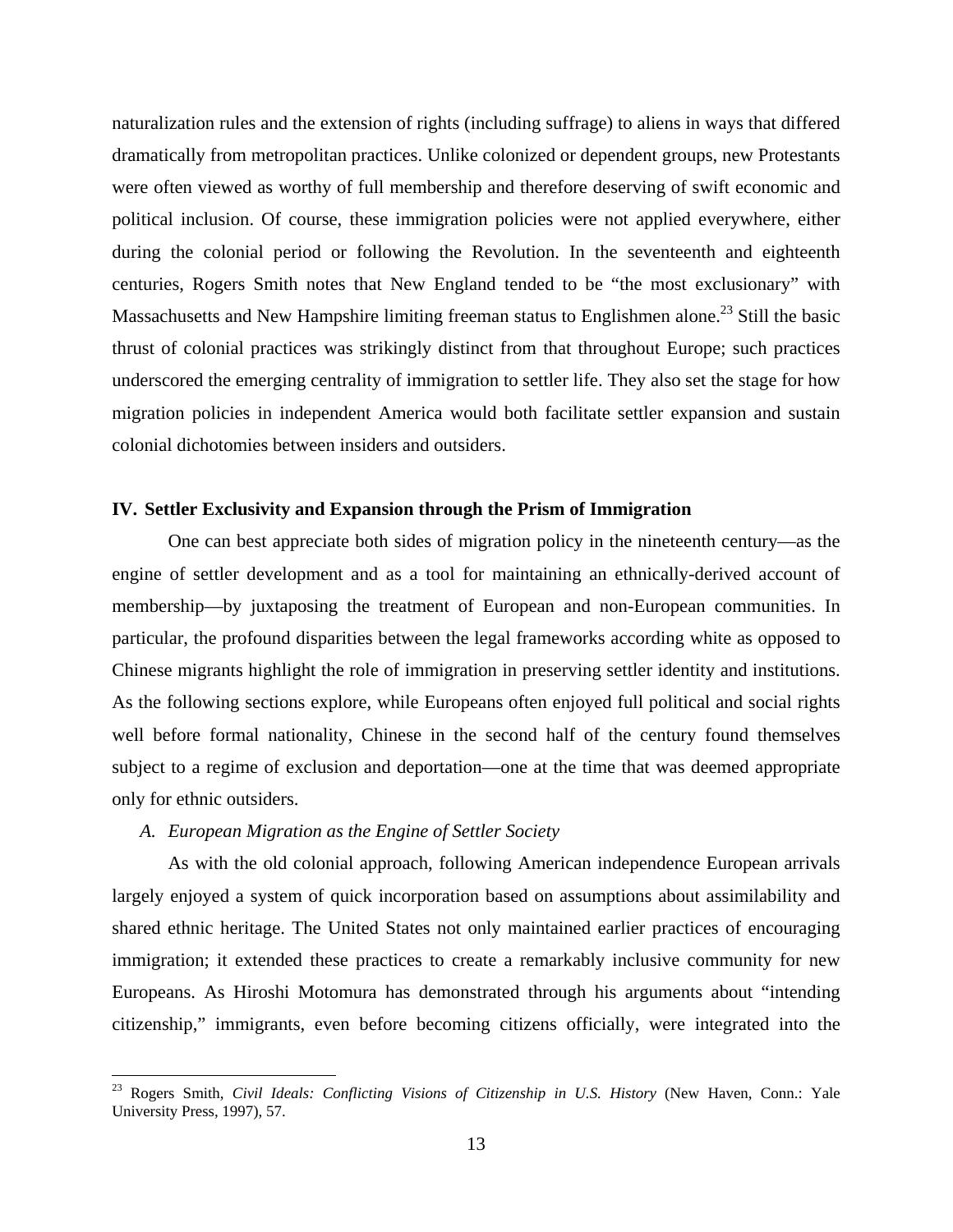republican projects of self-rule and expansion in ways that were unimaginable on the Continent.<sup>24</sup> Recall that under the European model of statecraft the legal distinction between aliens and subjects was of central importance. Extensive rights for aliens were believed to subvert the king's dominion and allow other sovereigns to infiltrate the polity. In the United States, however, the European monarchical distinction between aliens and subjects became far less important than whether one possessed the right ethnic and cultural background to be incorporated into settler society.

As a result, whether an individual was a formal citizen did not necessarily correlate with real social membership, or what might be termed *free citizenship.* Free citizens enjoyed all the prerequisites for republican liberty, including complete rights to land ownership and political participation (such as through suffrage). As the nineteenth century unfolded, a European 'alien' could often live as a free citizen in the United States even before naturalization, while dependent groups such as nonslave blacks may have been formally defined as citizens but were legally denied the basic conditions for self-rule. In essence, free citizenship was extended on the basis of ethnicity to co-participants in a settler project of expansion, while colonized groups—regardless of their legal status as 'citizens'—were organized through long-standing modes of imperial authority.

Immigrant inclusiveness was most evident in the simplicity and ease of the United States' new naturalization process. Under the 1802 Naturalization Act, which remained in force for most of the nineteenth century, to gain formal citizenship foreigners merely had to reside in the country for five years, declare their intent to be naturalized at least three years before admission to citizenship (but at any point after residence), pledge an oath of allegiance to the federal Constitution, and give minimal proof of good character. Critically, this process was available only to 'free white persons,' a stipulation established by the very first naturalization law in 1790 and which remained in effect until after the Civil War.<sup>25</sup> But prior to formal admission, many immigrants who were still aliens enjoyed political and economic privileges that emphasized their full standing within settler society. For instance, European aliens who had declared their intent to become naturalized were eligible for western land grants, such as those under the 1850 Oregon

 $24$  See generally Hiroshi Motomura's essential account of the analytical shifts from the nineteenth century through today in the relationship between immigration and citizenship, *Americans in Waiting: The Lost Story of Immigration and Citizenship in the United States* (New York: Oxford University Press, 2006). 25 See James H. Kettner, *American Citizenship*, 246; and Motomura, *Americans in Waiting*, 71, 9.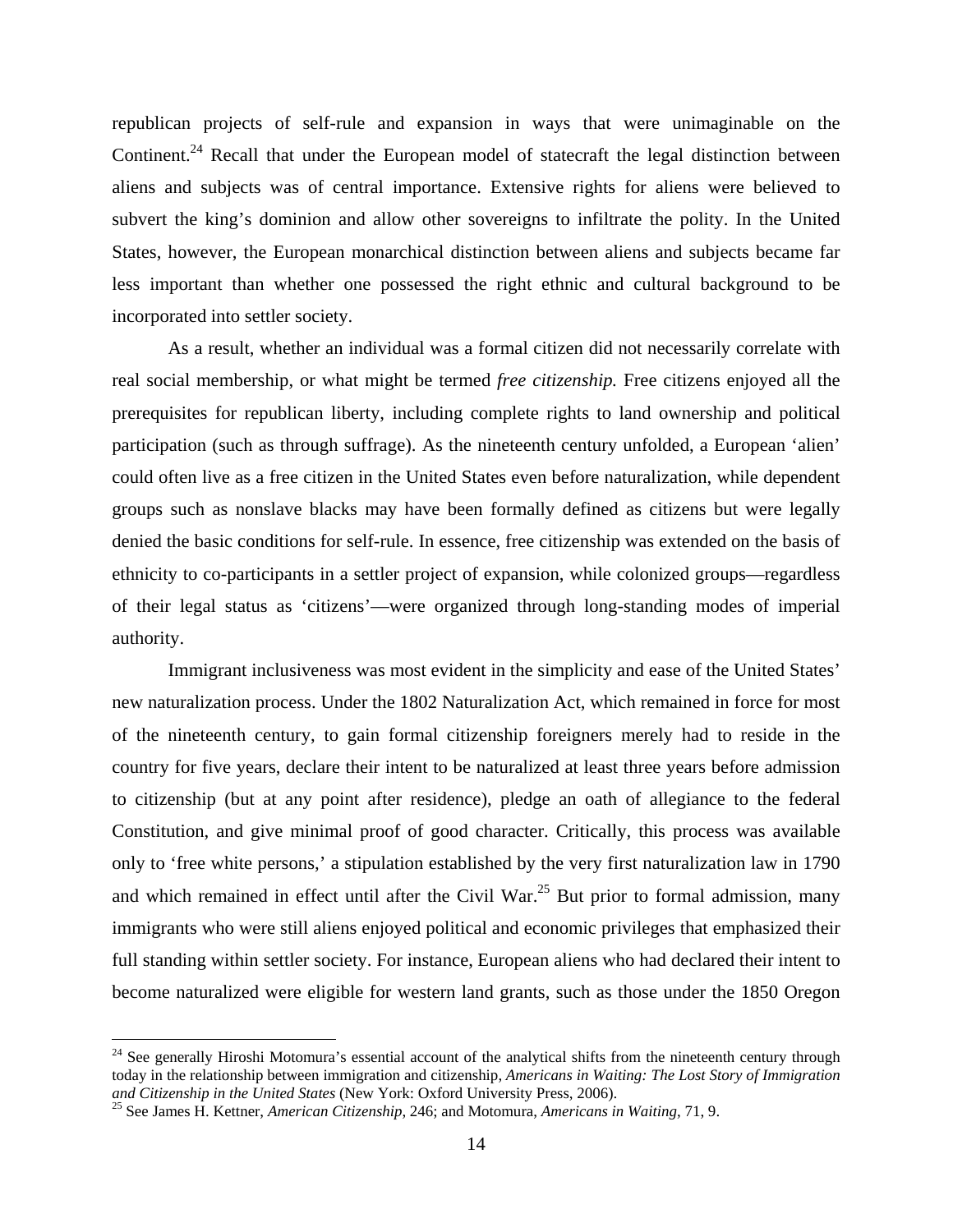Donation Land Act, aimed at settling the Oregon Territory, and the more encompassing 1862 Homestead Act.<sup>26</sup>

Throughout the nineteenth century, European noncitizens possessed the right to vote in numerous states, particularly on the frontier. In the years after independence, Congress explicitly included European aliens as voting members in the Northwest Territories.<sup>27</sup> Vermont's first constitution provided for the naturalization and enfranchisement of aliens, and Virginia enacted similar policies through statute. Formalizing its colonial practices, Pennsylvania also followed suit, although it added a two-year residency requirement.<sup>28</sup> These efforts ebbed in the early decades of the nineteenth century but quickly multiplied with a new phase of western expansion during the 1840s and 1850s. In 1840, the Illinois Supreme Court asserted that the state's constitution provided "the right of suffrage to those who, having by habitation and residence, identified their interests and feelings with the citizenry . . . although they may be neither native nor adopted citizens."<sup>29</sup> In 1848, Wisconsin passed a suffrage law granting the vote to immigrants who under the naturalization process had declared their intent to become citizens. Remarkably, the right persisted regardless of whether immigrants ever actually completed the naturalization process. Over the next ten years, Kansas, Minnesota, Oregon, and Michigan all adopted similar alien suffrage laws, and after the Civil War more than a dozen additional states in the south and west followed the same path. $30$  Especially on the frontier, alien voting, which had first emerged during the colonial era, became routine.

The rationale driving this openness to European immigration was the same as had long operated in the colonies. If the republican goals of economic independence and freedom as selfrule necessitated territorial expansion, they also required enough people to work the land and to participate in projects of conquest. Again, for an ethnically defined settler society, not all immigrants were uniformly welcome, only those seen as culturally assimilable and thus

 $^{26}$  For an account of the use of property law to induce white settlement, see Kerry Abrams, "The Hidden Dimension" of Nineteenth-Century Immigration Law," *Vanderbilt Law Review* 62 (2009): 1353–1418 (especially 1403–1414). Abrams powerfully demonstrates how property, marriage, and voting laws in frontier territories were employed to construct the right ethnic demographic. For example, alongside passing anti-miscegenation statutes, territorial governments after the Civil War began the steady process of extended voting rights to white women. Such practices jointly aimed at inducing European female migration and at preventing racial mixing—the latter a fundamental threat to settler identity.

<sup>27</sup> Alexander Keyssar, *The Right to Vote: The Contested History of Democracy in the United States* (New York: Basic Books, 2000), 32.

<sup>28</sup> Jamin Raskin, "Legal Aliens, Local Citizens," 1400.

<sup>&</sup>lt;sup>29</sup> Spragins v. Houghton, 3 Ill. (2 Scam.) 377, 408 (1840), quoted in Keyssar, *Right to Vote*, 33. <br><sup>30</sup> Keyssar, *Right to Vote*, 33.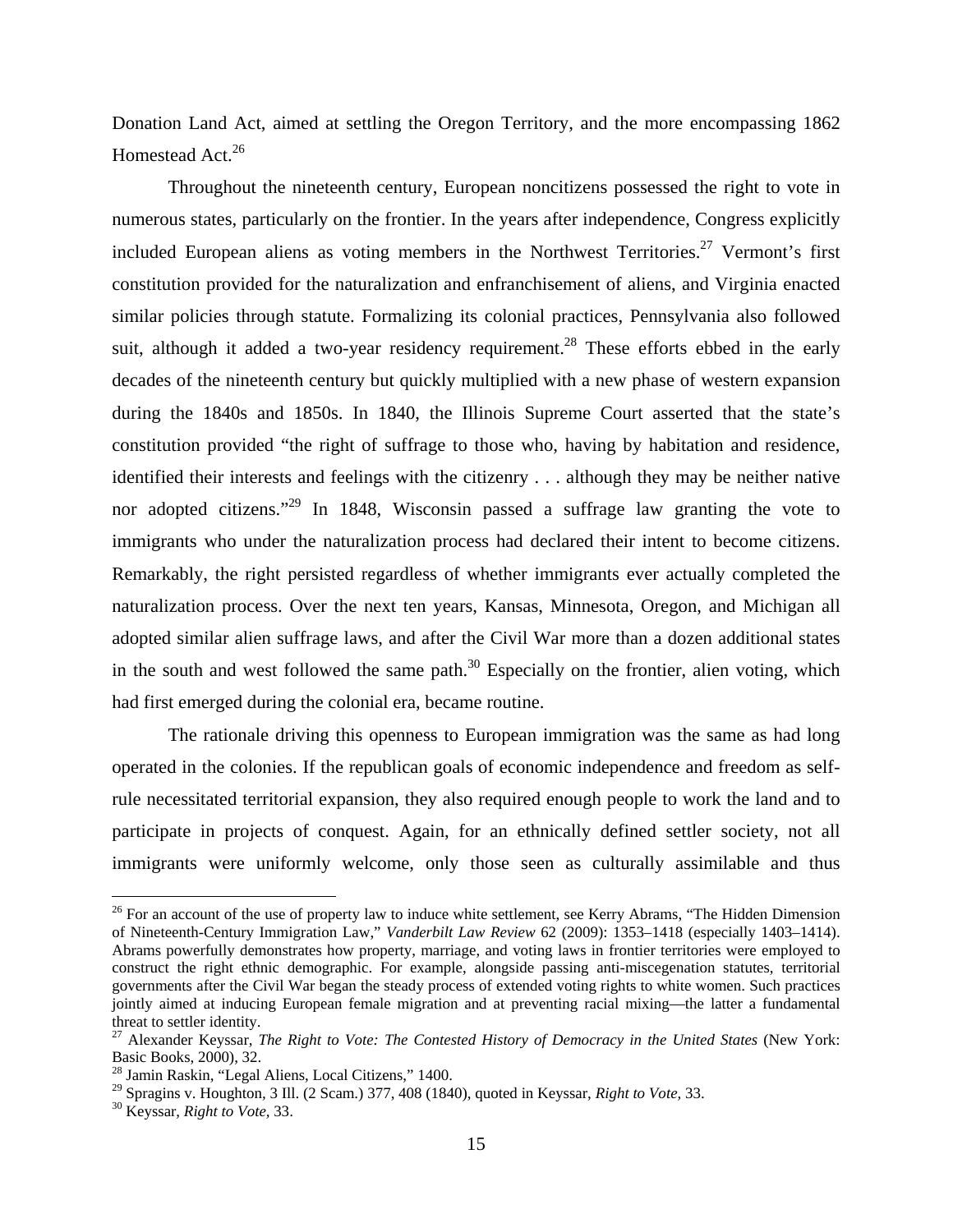prospective co-participants in activities of settlement. But, over the long term, the driving focus on the needs of territorial and economic growth increasingly relaxed the idea of who counted as a potential free settler citizen—a fact underscored by the consistent provision of naturalization to all 'free white persons.'

Most strikingly, these demographic and material interests meant that even Catholics came to be seen as capable of privileged membership, although after an appropriate period of tutelage in Anglo-Protestant institutions and liberty. This development was dictated in part by the simple facts of which communities were emigrating from Europe to the United States. Between 1846 and 1855, over 70 percent of new arrivals to the country (2,265,018 out of 3,031,339 persons) were either Irish or German, a large percentage of whom were not Protestant. No doubt Catholic immigrants (and the Irish in particular) confronted various forms of informal and formal discrimination, especially at the workplace. In fact, the far greater tendency of frontier states to allow for alien voting was due both to their specific population needs and to the fact that the vast majority of immigrants out west were Germans—whom English settlers viewed as Teutons, the very ancestors of the Anglo-Saxons.<sup>31</sup>

By contrast, Irish immigrants tended to congregate in already densely populated cities back east, where they became the focal point for Anglo fears about the cultural dissolution of settler society and with it republican freedom. Particularly during economic downturns, these fears produced backlashes against Catholic groups and generated more exclusive definitions of settler identity. Yet despite local electoral success, nativist parties and organizations like the 1850s Know Nothings ultimately never succeeded in undermining existing naturalization or suffrage frameworks. Calls to place quotas on immigration, particularly from Catholic countries, or to extend the waiting period before naturalization, such as to twenty-one years, would have to wait for over half a century to be seriously contemplated or enacted.<sup>32</sup> In fact, as the nineteenth

<sup>&</sup>lt;sup>31</sup> See generally Matthew Frye Jacobson, *Whiteness of a Different Color: European Immigrants and the Alchemy of Race* (Cambridge, Mass.: Harvard University Press, 1998), 39–90 (immigration numbers quoted on 43).

<sup>&</sup>lt;sup>32</sup> For more on nativism and the Know Nothing Party, see Eric Foner, *Free Soil, Free Labor, Free Men: The Ideology of the Republican Party before the Civil War* (New York: Oxford University Press, 1970), 226–260; and Tyler Anbinder, *Nativism and Slavery: The Northern Know Nothing Party and the Politics of the 1850s* (New York: Oxford University Press, 1992). Both Foner and Anbinder discuss how the failure of nativists to address the question of slavery during a time of deep sectional conflict undermined their ability to sustain national political support. Anbinder quotes one anti-slavery activist as saying, "neither the Pope nor the foreigners ever can govern the country or endanger its liberties, but the slavebreeders and slavetraders *do* govern it, and threaten to put an end to all government but theirs. There is something tangible to go upon, an issue which . . . will . . . surely succeed in the long run." Anbinder, *Nativism and Slavery,* 278.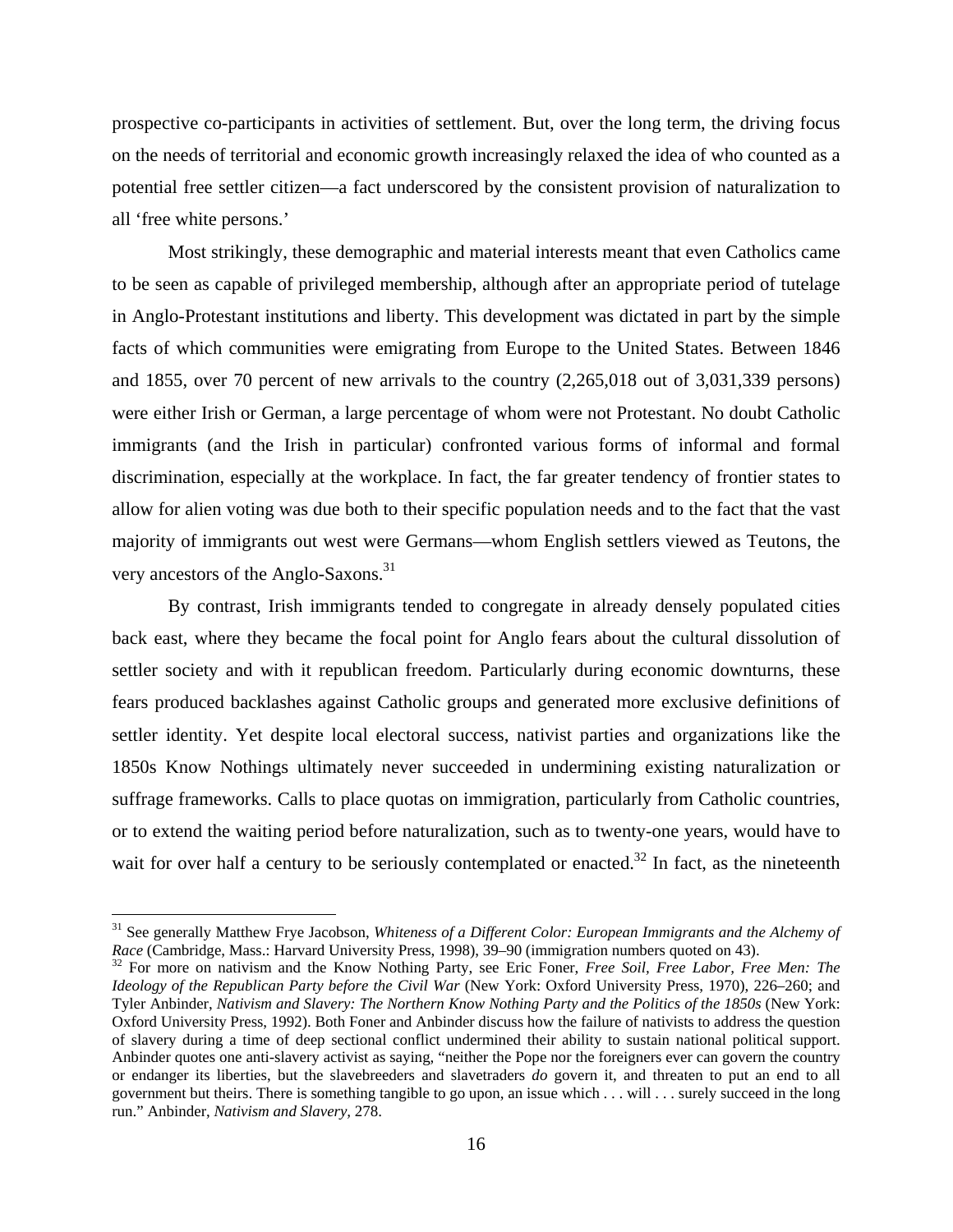century wore on, the overarching need for new immigrants meant that one's status as white became far more significant for free citizenship than whether immigrants were English or even Protestant.

This background thus produced an extraordinary state of affairs, in which the American shore was more a port of entry than a closed border for Europeans coming from abroad. While laws existed (mostly at the state level) for the exclusion of immigrants, these were primarily due to public health concerns with contagious disease or to prevent paupers from landing—the latter as part of general measures drawn from English poor laws to restrict the movement of indigent persons. As a result, states established regulations, in keeping with republican concerns about the dependent poor, under which foreign ships were required to pay taxes for their passengers or to provide a bond ensuring that they would not become public charges. And some states and local authorities engaged in out-of-county or out-of-state removal of 'paupers,' immigrant or otherwise, who were deemed economically undesirable. But no federal deportations from the United States of any immigrants took place during the entire antebellum period and for the first two decades after the Civil War. Even at the state level, Gerald Neuman tells us that in many locales removal provisions were left unenforced, and where occasional enforcement took place during the early nineteenth century, like in New York or in Massachusetts (long a center of antiimmigrant sentiment), the tendency over time was to replace removal with workhouses for the indigent. Therefore, while the myth of a legally open border may never have fully existed, for European immigrants the reality very nearly approximated the myth—given strong presumptions in favor of entry and the fact that one's post-entry ability to remain in the United States and participate in its political life was by and large unquestioned.<sup>33</sup>

Although the desire to encourage immigration west may have expanded who counted as a republican settler and generated a de facto open border for Europeans, it went hand in hand with the entrenchment of discretionary forms of authority over nonsettlers. If most European

<sup>&</sup>lt;sup>33</sup> For a comprehensive assessment of nineteenth-century federal and state immigration laws, see Gerald Neuman, "The Lost Century of American Immigration Law (1776–1875)," *Columbia Law Review* 93 (1993): 1833–1901, esp. at 1846–1865; and generally Gerald Neuman, *Strangers to the Constitution: Immigrants, Borders, and Fundamental Law* (Princeton, N.J.: Princeton University Press, 1996), 19–94. On the issue of the lack of federal deportations, see Roger Daniels, *Not Like Us: Immigrants and Minorities in America, 1890–1924* (Chicago: Ivan R. Dee, 1997), 17. In fact, the only federal deportation statute during the period was 1798's Alien Enemies Act, passed as part of the Alien and Sedition Acts, which excluded entry by political radicals and provided for their removal. However, no individuals were actually formally deported. See also Daniel Kanstroom, *Deportation Nation: Outsiders in American History* (Cambridge, Mass.: Harvard University Press, 2007), 60–63.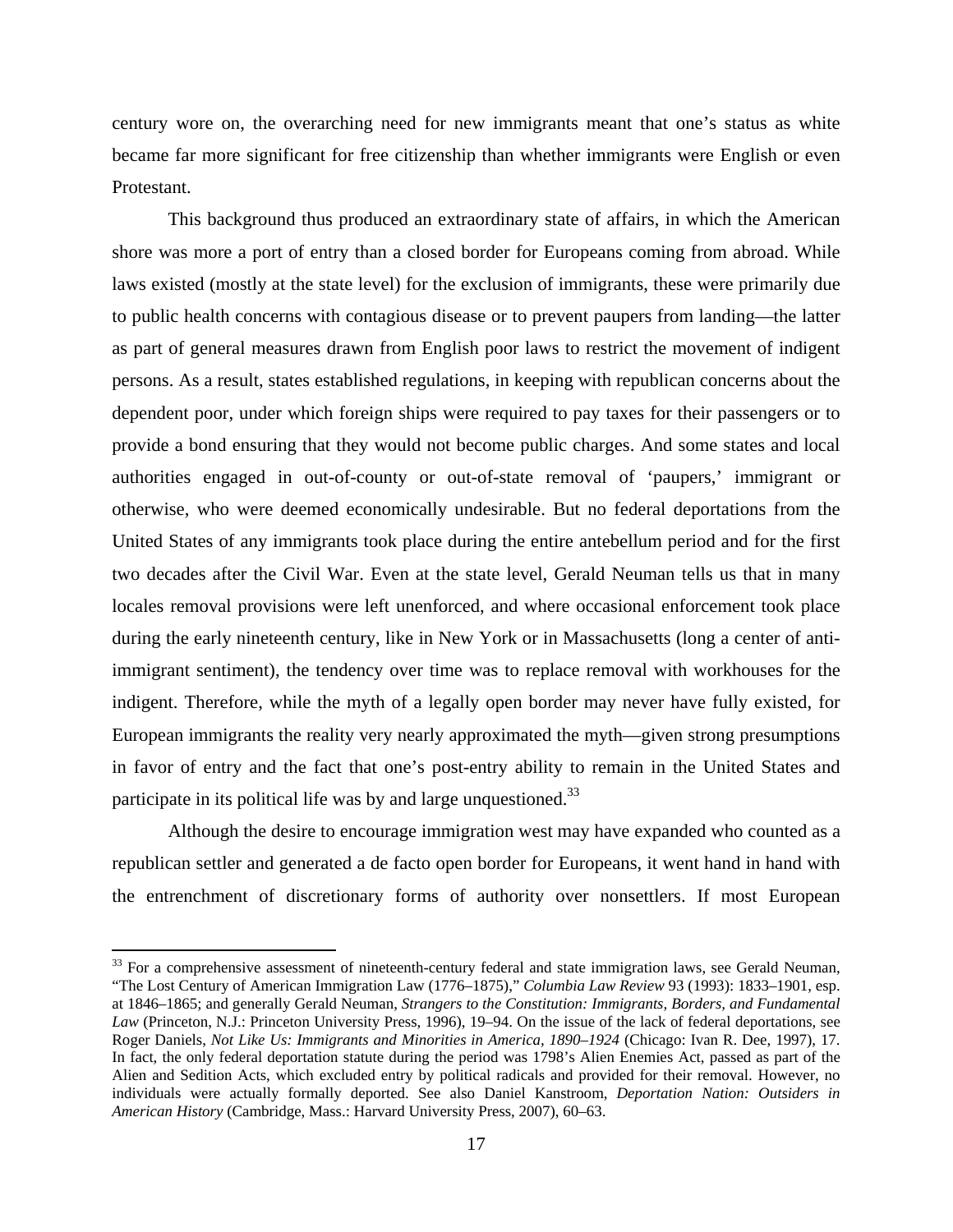immigrants, who were steadily incorporated into settler life, were free from deportation and enjoyed complete freedom of movement, dependent groups benefited from no similar privilege. Indian tribes, such as the Cherokee during the Trail of Tears, faced wholesale removal and expulsion. Fugitive slave laws, passed by Congress in 1793 and again in 1850, created administrative proceedings (with minimal judicial oversight) to forcibly return slaves to their owners.34 As for nonslave or free blacks, despite being formal citizens they too faced extensive restrictions on their movement. Slave states generally barred the admission of free blacks who were not already residents.<sup>35</sup> As for newly opened land out west, Indiana, Illinois, Iowa, and Oregon prohibited altogether the entrance of the black population into their territory.<sup>36</sup>

Under the emerging framework, newly arrived immigrants (even prior to naturalization) had greater privileges than communities with long histories in the United States. Not only were free blacks denied entrance to some frontier states; they were explicitly barred from claiming property through western land grants. If the frontier was considered a national reserve for the benefit of all social members, including noncitizen Europeans, federal law denied blacks access to the public domain and thus to economic independence and republican standing. In other words, formal citizens who had been on American soil for generations had fewer practical rights than alien immigrants who may have only recently arrived in the country. The treatment of Mexicans out west after the Mexican-American War powerfully underscored this feature of settler society. With the annexation of wide swaths of land through the Treaty of Guadalupe-Hidalgo, 80,000 Mexicans now found themselves subjects of American congressional power. Under the treaty, those who chose to remain on their land were accorded formal status as citizens as well as property rights and suffrage.<sup>37</sup> Yet, as Richard Griswold del Castillo writes, although Mexican proponents of the treaty assumed that the rights of these new U.S. citizens would be respected, "They were wrong: American local, state, and national courts later ruled that the provisions of the treaty could be superseded by local laws."<sup>38</sup> California's very first state

<sup>&</sup>lt;sup>34</sup> Kanstroom, *Deportation Nation*, 77–90.<br><sup>35</sup> Neuman, "Lost Century," 1868.<br><sup>36</sup> Eric Foner, *The Story of American Freedom* (New York: Norton, 1998), 76–77.

<sup>&</sup>lt;sup>37</sup> Roger Daniels, *Coming to America: A History of Immigration and Ethnicity in American Life* (New York: HarperCollins, 1990), 308.

<sup>38</sup> Richard Griswold del Castillo, *The Treaty of Guadalupe Hidalgo: A Legacy of Conflict* (Norman: University of Oklahoma Press, 1990), 51.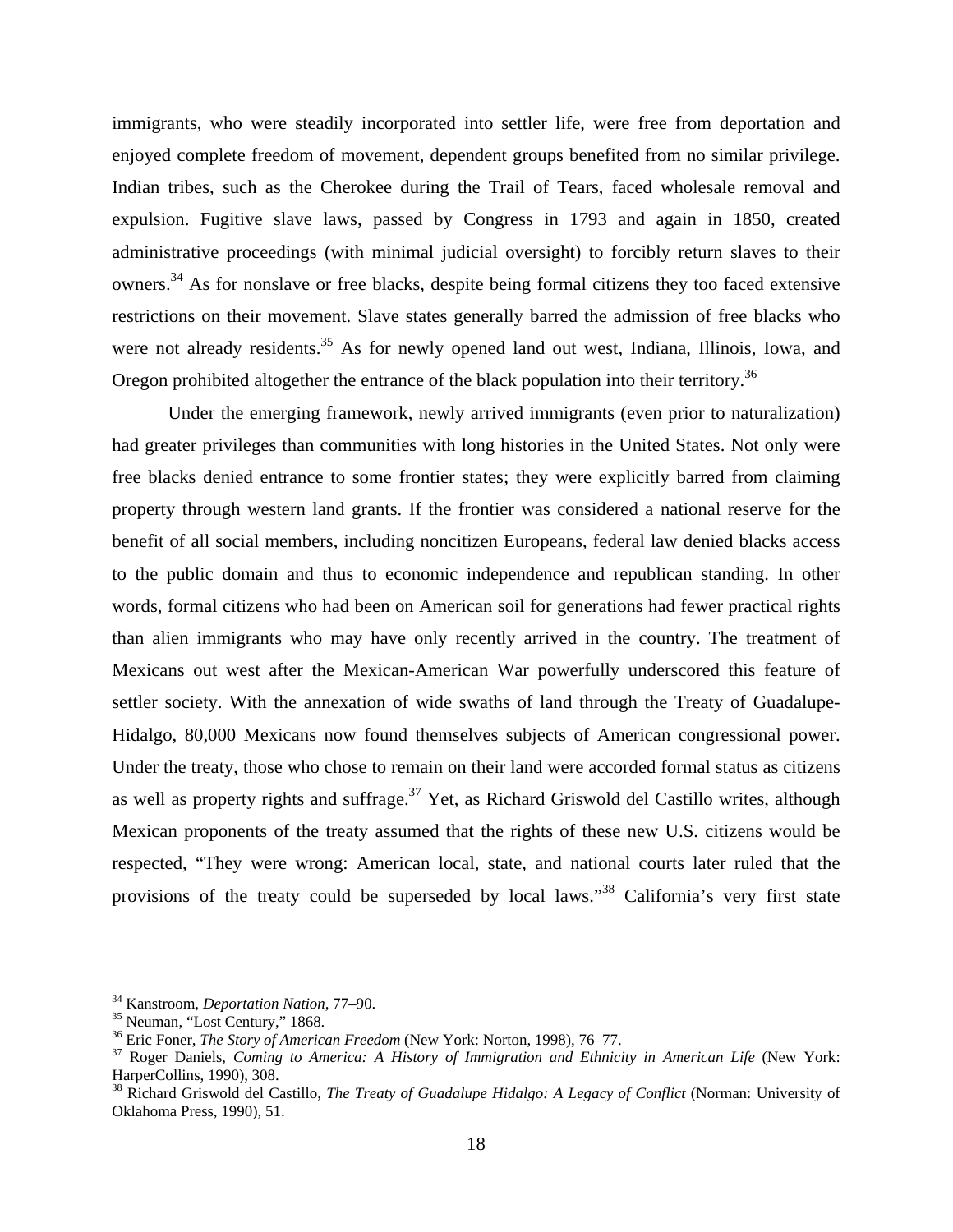constitution denied voting rights for most Mexicans, stipulating that only white Mexicans were entitled to suffrage.<sup>39</sup>

Moreover, Congress's 1851 California Land Settlement Act forced Mexicans to prove their land title in court. Since many had no formal titles or did not have the financial means for long-term litigation, they were either stripped of their property or forced to sell. The result was the nullification of most Mexican landholding and the transfer of property to white settlers, immigrant and native-born.<sup>40</sup> Akin to the importation of Africans to the New World, such transfer also strengthened internal settler egalitarianism by expanding property ownership among whites and by providing a dependent workforce of nonwhite tenant farmers. Thus formal citizenship for Mexicans, just as for nonslave blacks, did not entail republican inclusion. And as with Indian tribes, it made them legal, political, and economic outsiders on land they had long possessed while at the same time providing extensive rights and opportunities to new immigrants with no ties to that land and only limited ties to the United States.

In essence, slaves, Indians, free blacks, and Mexicans all persisted as subjects of a discretionary and imperial prerogative power, one considered inappropriate for free settlers immigrant or native born. This prerogative power reduced each subordinated group to the status of a colonized subject, whose rights were carefully correlated and stratified based on settler economic interests and the necessities of maintaining control. For slaves, these requirements entailed the denial of any meaningful protections. As for free blacks and nonwhite Mexicans, such groups enjoyed formal citizenship but were excluded from the political and economic conditions essential for republican liberty. And with respect to Indian tribes, a system of what might be described as 'indirect rule'<sup>41</sup>—after analogous European imperial practices in India and Africa—limited federal responsibility for their welfare while ensuring that settlers possessed an overriding authority to claim indigenous land or to reconstruct tribal institutions if necessary.

But the place of newly arrived Europeans in collective life, along with illustrating the basic structural divide between free citizens and this patchwork and stratified structure of rule

<sup>&</sup>lt;sup>39</sup> Keyssar, *Right to Vote*, 337, table A.4.<br><sup>40</sup> See David J. Weber, ed., *Foreigners in Their Native Land: Historical Roots of the Mexican Americans* (Albuquerque: University of New Mexico Press, 2004), 156–157.

 $41$  Regarding the idea of indirect rule and its entrenchment in late nineteenth century imperial thought and practice, see generally Karuna Mantena, *Alibis of Empire: Henry Maine and the Ends of Liberal Imperialism* (Princeton, N.J.: Princeton University Press, 2010). See also Mahmood Mamdani, *Citizen and Subject: Contemporary Africa and the Legacy of Late Colonialism* (Princeton, N.J.: Princeton University Press, 1996), 62–108.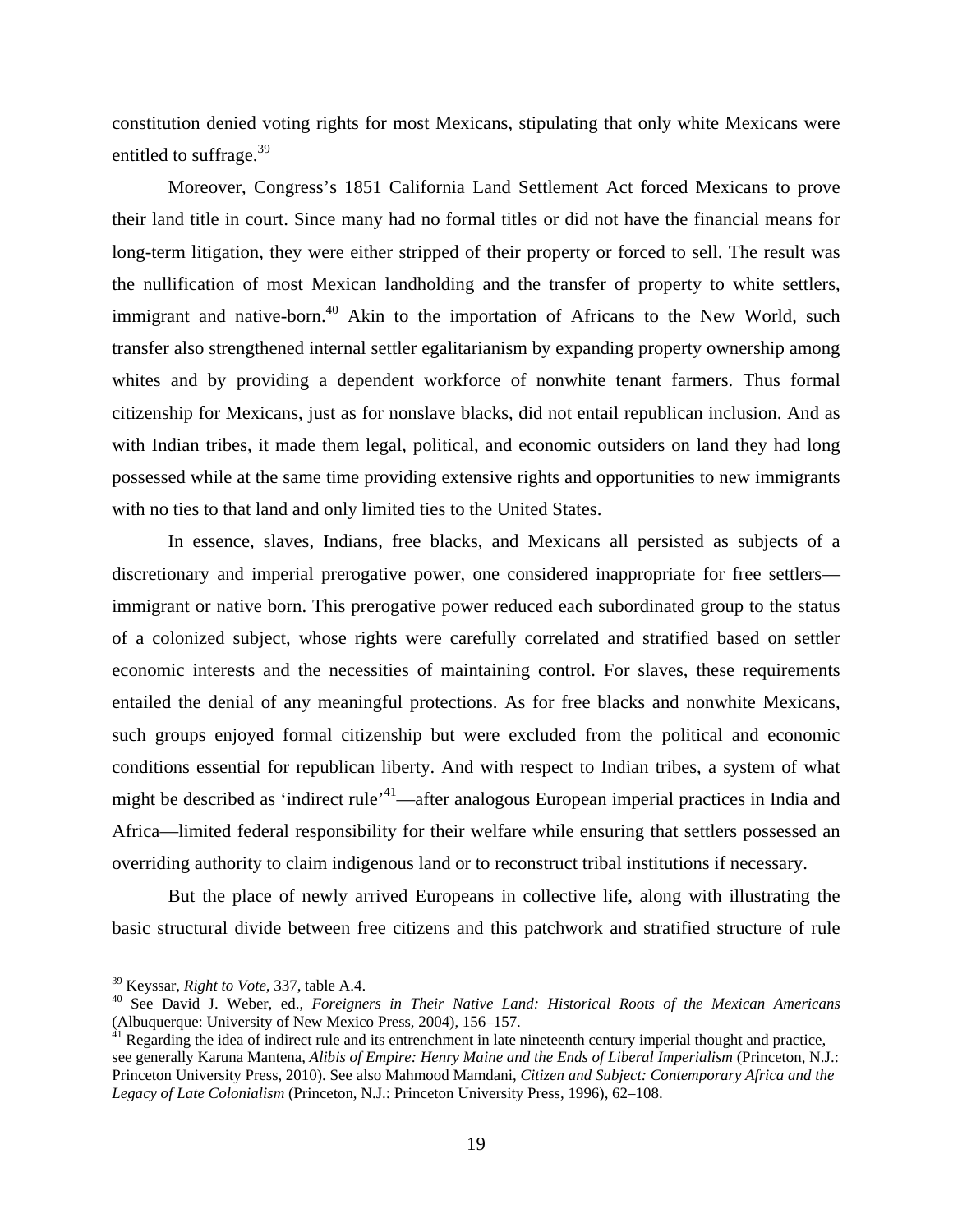over dependent groups, also makes evident the essential linkages in the national experience between settlement and immigration. Rather than immigrant and settler serving as opposing categories, the settler period in American history was the heyday of both open immigration and extensive immigrant rights. In fact, the growth and development of settler society rested fundamentally on a continual supply of Europeans coming from abroad. As I will return to in Part Five, the move toward the restriction of white immigration—and with it modern immigration policies—emerged only with the closing of the frontier, transformations in economic production, and the larger demise of settler frameworks. Before these developments, republican interests in economic independence intertwined settler and immigrant identities and created a distinctive political community, one holding out both the promise of free citizenship and the specter of imperial control.

#### *B. Nonsettler Immigrants and the Predicament of the Chinese*

That specter was vividly illustrated by the treatment of Chinese workers in the nineteenth century, a new immigrant community which did not fit settler judgments about ethnic assimilability. Chinese immigration to the west expanded dramatically in the period following the California Gold Rush of 1849, with approximately 250,000 people making the trek to America. Of the 105,000 who resided in the country during the 1880 census, two-thirds lived in California and 90 percent in the ten western-most states. Chinese immigrants generally came in search of better wages and worked in the mines or building the transcontinental railroad. For many whites, they were the quintessential 'industrial reserve army,' a permanent body of poorly paid workers who were used by employers to depress white earning and to check labor activism. Drawing from the traditional language of ethnic membership, settlers depicted these new immigrants as not only damaging white economic well-being but also as inappropriate culturally for inclusion. $42$ 

 This sentiment led to the emergence of a new federal immigration system for the Chinese, one that emphasized their ineradicable ethnic difference and incompatibility with American ideals of free labor and republican independence. In 1870 during Reconstruction, Congress finally extended the right of naturalization beyond 'free white persons,' but it did so solely for "aliens of African nativity and to persons of African descent." Although Radical

<sup>42</sup> See Roger Daniels, *Not Like Us: Immigrants and Minorities in America, 1890–1924* (Chicago: Ivan R. Dee, 1997), 5–6; Hiroshi Motomura, *Americans in Waiting,* 16; and Ronald Takaki, *Iron Cages: Race and Culture in Nineteenth-Century America* (New York: Knopf, 1979), 236–240.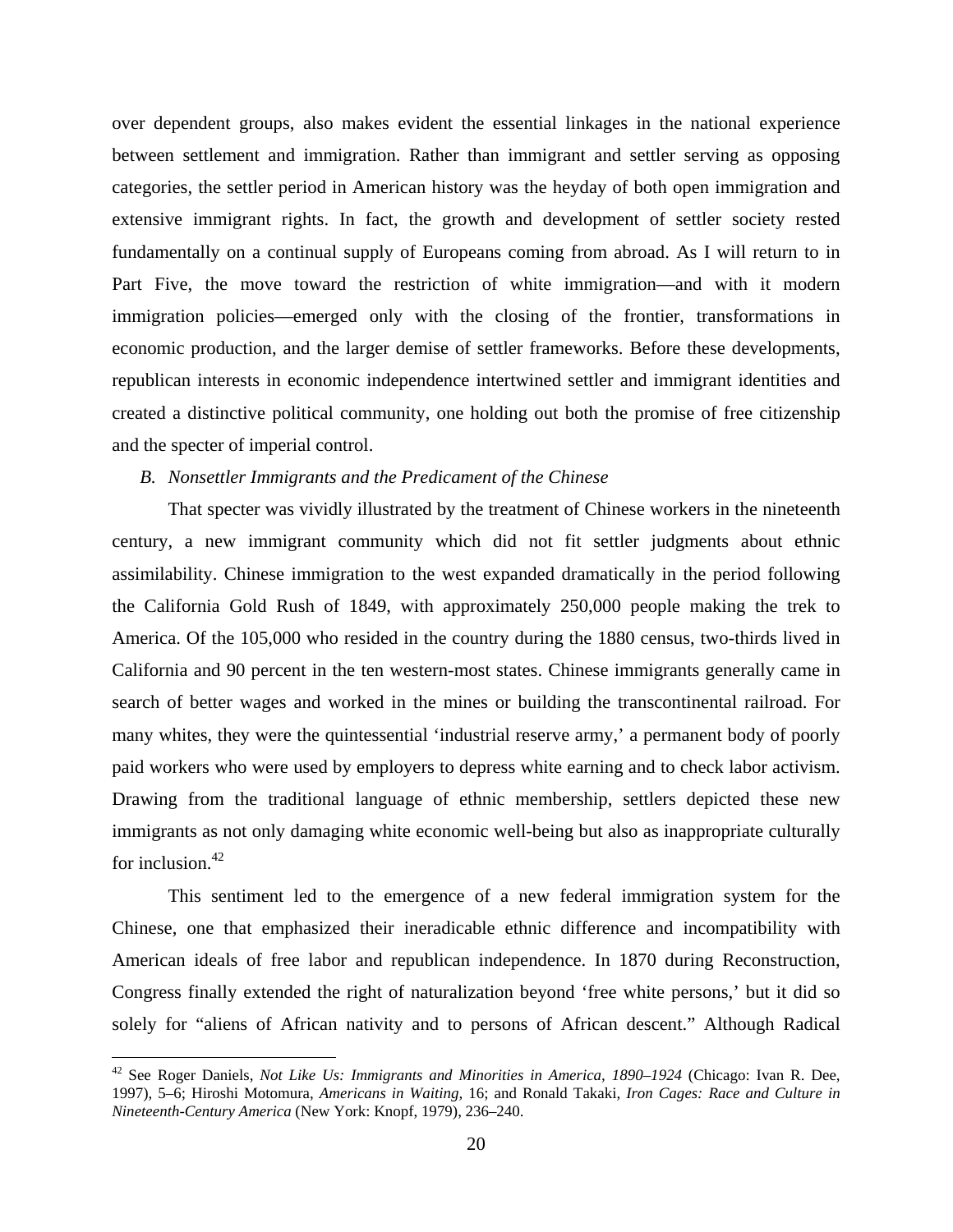Republicans like Senator Charles Sumner sought to break with settler dichotomies and make naturalization universal, anti-Chinese sentiment was too strong. As a result, Chinese immigrants were explicitly barred by the bill and found themselves subject to a new legal category: 'aliens ineligible for citizenship.' In essence, the naturalization law, despite attempting to incorporate blacks as free citizens, embraced elements of social membership consistent with long-standing practices. Although European immigrants could be naturalized and were accorded extensive rights even before formal inclusion, this was because they were ultimately co-participants in settler society. By contrast, Chinese immigrants were cultural outsiders, to a degree qualitatively different from newly freed blacks. They were thus incapable of free citizenship and had to be controlled through discretionary forms of authority.<sup>43</sup>

 Such authority was most immediately and directly expressed by Congress's use of its immigration power to limit Chinese movement from abroad. The overwhelming aim of the new legislation was to curtail dramatically—if not eliminate—competition for white settlers from Chinese labor. Such power had long been understood to derive from sovereignty itself and to be plenary and near limitless.44 In fact, for Jacksonians like Chief Justice Roger Taney, a discretionary immigration power was essential to the capacity of state governments to control nonsettler populations, particularly free blacks and slaves, and if need be to restrict their entry entirely. It existed as one of the basic means by which political authorities protected the internal composition of settler society and policed the movement of subject groups. And for this very reason, European immigrants, as settler insiders, largely avoided the coercive brunt of such prerogatives.

 As a result, much like other dependent communities—Indians, slaves, and free blacks— Asian immigrants now found their freedom of movement curtailed and subject to government's discretionary power. In 1875 Congress passed the Page Act, the first federal bill in American history restricting nonslave immigration. Although it was written in general language to bar

 $43$  For the naturalization law, see Act of July 14, 1870, ch. 254, §7, 16 Stat. 254 (quotation on 256); and for more on anti-Chinese sentiment during the congressional debates and the idea of 'aliens ineligible for citizenship,' see<br>Motomura, Americans in Waiting, 70–75.

<sup>&</sup>lt;sup>44</sup> See especially The Passenger Cases, 48 U.S. (7 How.) 283 (1849). Although Taney dissented from the ruling, like the majority he also argued that all political communities enjoyed a plenary immigration authority that came from an inherent "power of self-preservation" and was "paramount and absolute in the sovereignty that possesses it." *Passenger Cases,* 48 U.S at 470, 467 (1849) (J. Taney, dissenting). While the Court ruled that the national government possessed this plenary power, Taney, in classic Jacksonian terms, disagreed and believed that it was held by the various states.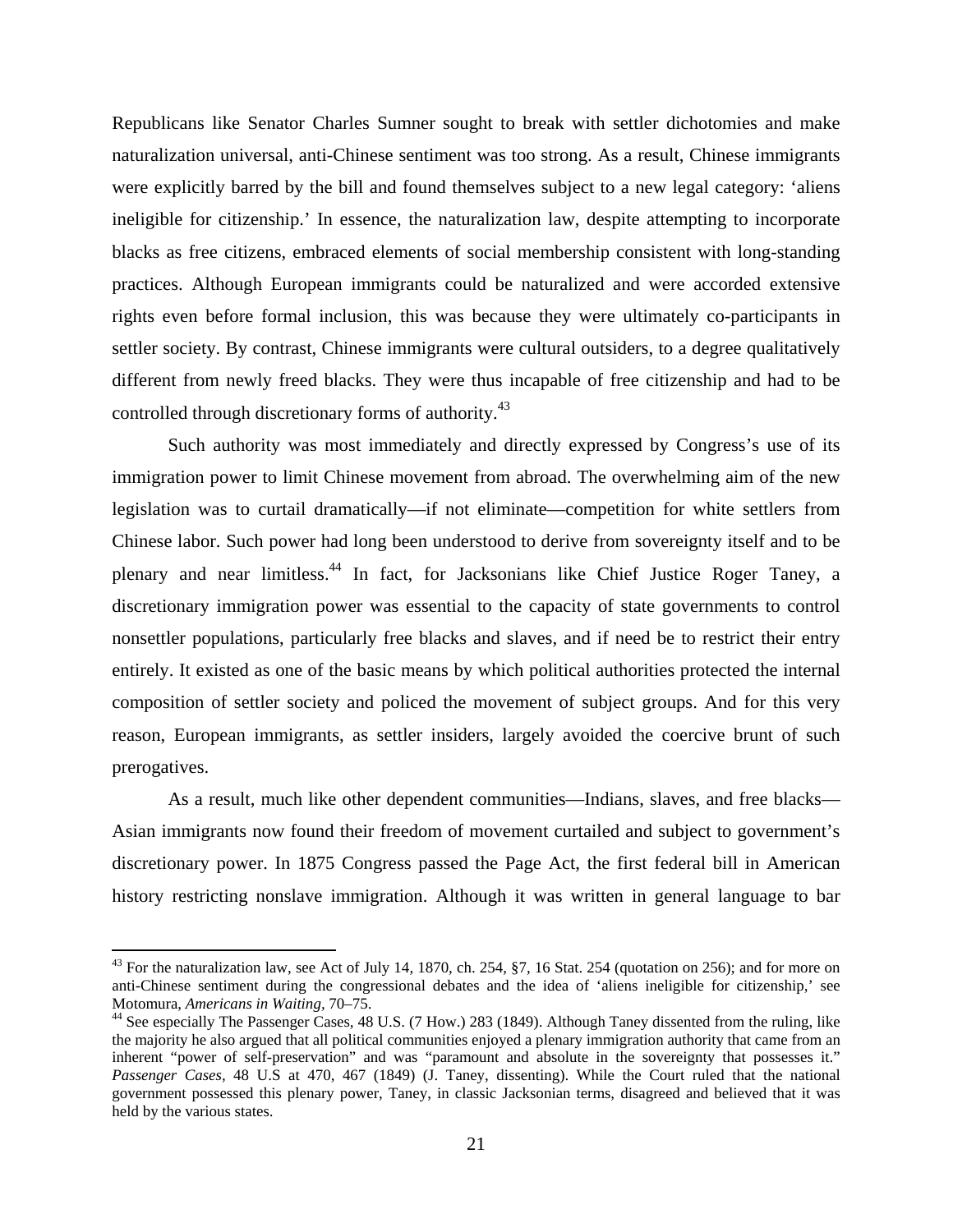entrance of convicted criminals and prostitutes, the bill was understood by legislative drafters and the public at large as aimed to keep out Chinese women—who, it was argued, may contaminate settler society through race mixing. The effect was the maintenance of an overwhelmingly male Chinese population, with a male-to-female ratio of twenty-seven to one by 1890. Congress then passed the Chinese Exclusion Act of 1882, prohibiting Chinese labor from entering the United States for ten years and declaring that no court, state or federal, "shall admit Chinese to citizenship." A decade later, in the Geary Act, Congress extended this ban and made Chinese laborers deportable unless they had a certificate proving residence in the United States prior to 1892. Those without certificates would have to show good cause for failing to acquire one and to provide "at least one credible white witness" to establish pre-1892 habitation.<sup>45</sup>

 Taken together these bills are often viewed as ushering in a new era of immigration policy, which over time would dramatically narrow the 'golden door' and produce a general system of restrictiveness. They also highlighted the historic move from state to federal control regarding issues of entry and removal. Chinese deportations present the very first examples in U.S. history of the federal government's legal deportation of aliens, a practice that in the twentieth century extended far beyond Asian laborers. Therefore, historians like Roger Daniels argue that Chinese exclusion and deportation acts "became the hinge on which all American immigration policy turned."<sup>46</sup> But while the Chinese case would later be emulated in new modes of federal border control, during the Gilded Age immigration policies were still meant for dependent groups such as Asians, who were viewed as ethnically unfit for social membership. It was because the Chinese were considered to be unassimilable threats to settler identity that they found themselves subject to the same forms of discretionary and—indeed—imperial prerogative power that had long governed other dependent subjects. Thus it was perfectly compatible to maintain a parallel system—one that mirrored the basic colonial duality of settler life—which maintained a de facto open door for Europeans while imposing exclusion and forced removal on Chinese.

 In other words, even as the end of slavery began to dissolve the classic boundaries of settler society, a commitment remained to protecting the divide between free republican citizens

<sup>&</sup>lt;sup>45</sup> For a discussion of the legal and historical continuities between Chinese treatment and previous migration policies toward Indians and blacks, see Kanstroom, *Deportation Nation*, 21–23. On the Page Act and its demographic impact, see Daniels, *Not Like Us,* 12, 6; Motomura, *Americans in Waiting,* 25. For the exclusion laws, see Act of May 6, 1882, ch. 126, §14, 22 Stat. 58, 61; Act of May 5, 1892, ch. 60, §6, 27 Stat. 25, 26.

<sup>46</sup> Daniels, *Not Like Us,* 17.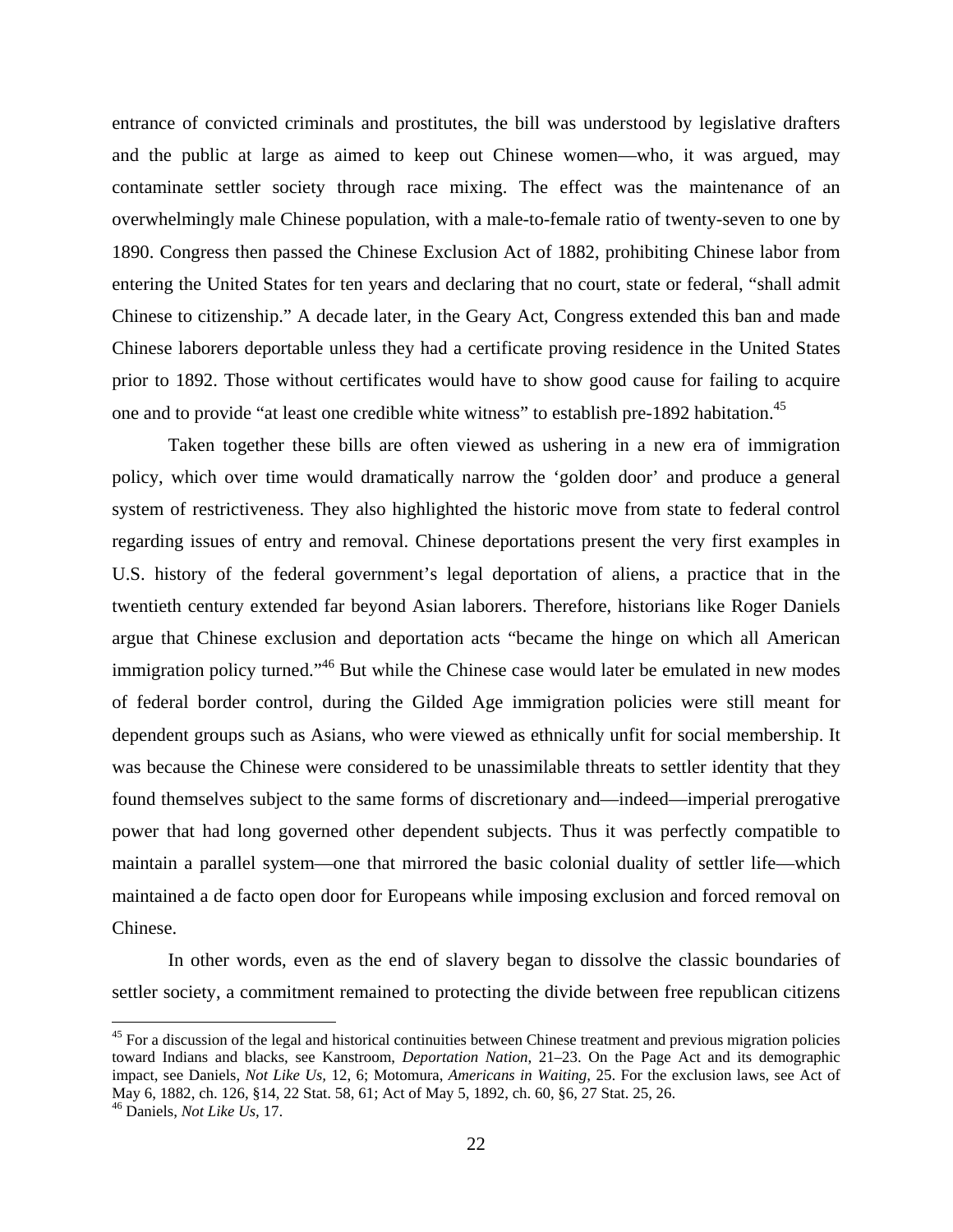and internally colonized groups. With respect to Chinese immigrants, this was most powerfully expressed in Justice John Marshall Harlan's famed dissent from the Supreme Court's ruling in *Plessy v. Ferguson* (1896), which through the doctrine of 'separate but equal' upheld the constitutionality of racial segregation in public accommodations. Harlan maintained that as a consequence of the Civil War and the Reconstruction Amendments, blacks should now be thought of as free republican citizens and therefore incorporated fully into the political community. Yet this inclusiveness did not mean the end of subject status for those who remained ethnically distinct and a danger to settler ideals. For Harlan, the Chinese persisted as just such an outsider community, "a race so different from our own that we do not permit those belonging to it to become citizens of the United States. Persons belonging to it are, with few exceptions, absolutely excluded from our country." Harlan viewed it as a profound injustice that blacks, "who risked their lives for the preservation of the union," would be barred from riding in coach cars while "a Chinaman can ride in the same passenger coach with white citizens of the United States." In essence, he sought to maintain settler narratives of identity and membership under radically shifted circumstances. In classic settler terms, the problem with 'separate but equal' was that it provided subordinated outsiders (the Chinese) greater rights than it did to appropriately privileged insiders (newly incorporated blacks).47

 Harlan reaffirmed his wariness of Chinese inclusion by concurring in Chief Justice Melville Fuller's dissent in *U.S. v. Wong Kim Ark* two years later. There, the Court provided a limited constitutional constraint on efforts aimed at restricting the rights of the Chinese population; it held that although Chinese immigrants may be unable to naturalize as 'aliens ineligible for citizenship' the U.S.-born children of Chinese parents enjoyed birthright citizenship under the Fourteenth Amendment. According to the dissent, the majority opinion was fundamentally "injurious to the public interest," because it served to incorporate into settler society "large numbers of Chinese laborers, of a distinct race and religion, [who] remain[ed] strangers in the land, . . . unfamiliar with our institutions, and apparently incapable of assimilating with our people."<sup>48</sup> Moreover, the dissent buttressed these arguments with depictions of China as a threatening empire, depictions that had been prevalent among politicians and laborers even during the earliest days of Chinese immigration. Such accounts presented

<sup>&</sup>lt;sup>47</sup> See Plessy v. Ferguson, 163 U.S. 537, 561 (1896) (J. Harlan, dissenting).<br><sup>48</sup> U.S. v. Wong Kim Ark, 169 U.S. 649, 731(1898) (J. Fuller, dissenting) quoting Fong Yue Ting v. U.S., 149 U.S. 698, 717 (1893).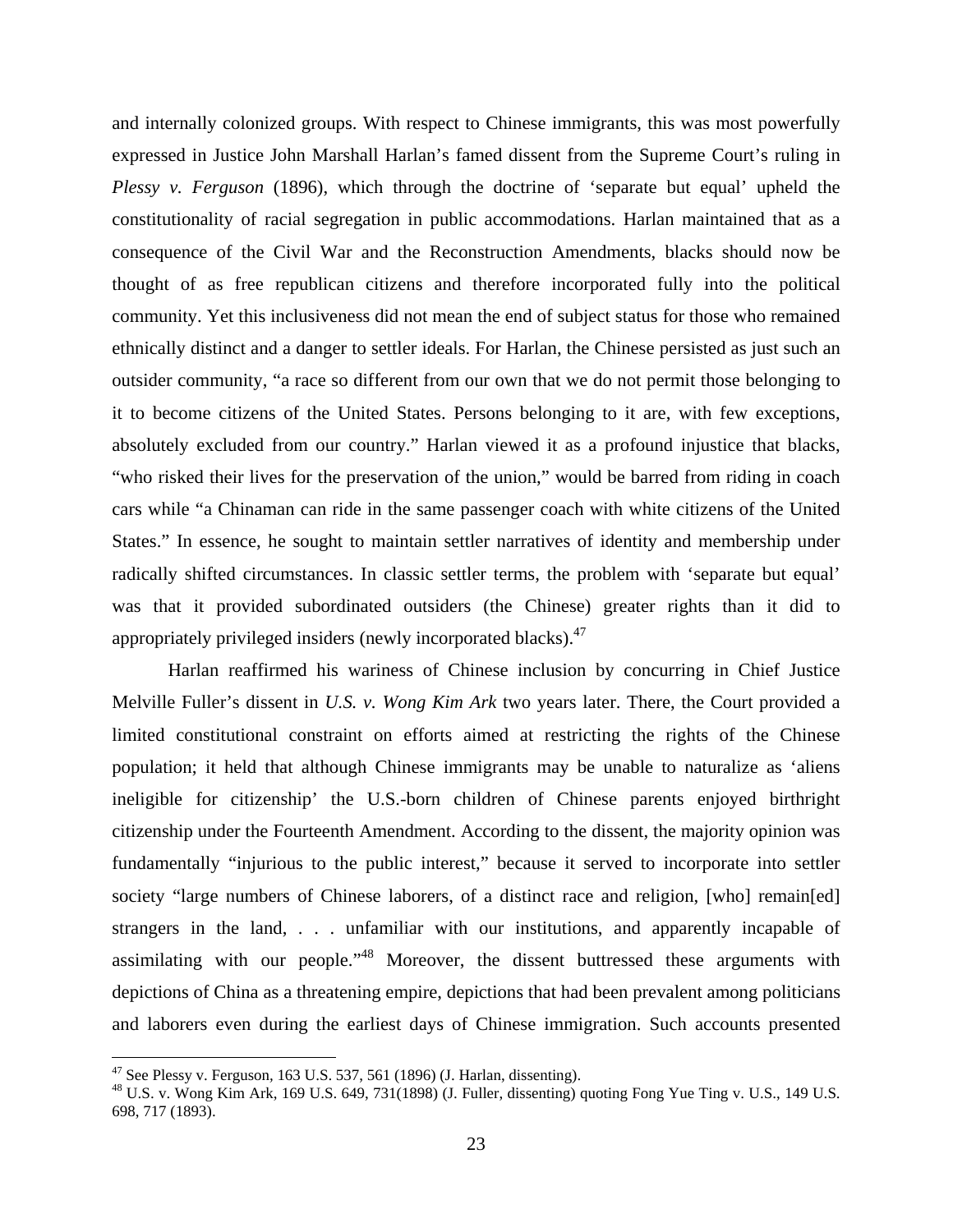China as seeking to use an endless supply of workers to expand culturally and politically into the U.S. As Fuller and Harlan argued, "subjects of the emperor of China . . . [remained] bound to him by every conception of duty and by every principle of their religion" such that even those born in the U.S. were still "pilgrims and sojourners as all their fathers were." In their view, only by asserting discretionary power over new immigrants would the danger imposed by imperial China be surmounted and republican institutions survive.<sup>49</sup>

In both *Plessy* and *Wong Kim Ark*, Harlan's concerns about the relative treatment of blacks and Chinese and about Asian inclusion, respectively, were considered irrelevant by the Court's majority. This was precisely because neither emancipated blacks nor U.S. born Chinese had been elevated by the Court to the status of free settlers. In both instances, formal citizenship was seen as perfectly compatible with structures of subordination, as highlighted by the idea of 'separate but equal.' Moreover, the very precondition for providing small numbers of Chinese with birthright citizenship had been exclusion laws that overwhelmingly curtailed the growth of the Asian population and protected white settlers from both economic competition and the ethnic threat posed by a large non-white immigrant community. Moreover, for the *Wong Kim Ark* Court the central benefit of birthright citizenship had little to do with the Chinese community, and rather concerned how it facilitated the swift inclusion of European immigrants. As Gray's majority opinion argued, the problem with rejecting the principle was that Congress could in the future deny nationality "to thousands of persons of English, Scotch, Irish, German, or other European parentage who have always been considered and treated as citizens of the United States."<sup>50</sup> If anything, the treatment of Chinese in the late nineteenth century—even when granted birthright citizenship—emphasized how legal and political decision-makers in the U.S. developed differential migration policies so as both to facilitate settler growth and to maintain an ethnically-defined internal community.

#### **V. Settler Decline and the Transformation in Immigrant Standing**

If essentially free European immigration was at the center of nineteenth century American practices regarding social membership and territorial expansion, when did these

 $49$  Ibid., 725. See also Kerry Abrams's discussion of how politicians depicted Chinese immigrants during legislative debates about the Page Act. Kerry Abrams, "Polygamy, Prostitution, and the Federalization of Immigration Law," *Columbia Law Review* 105: 641–716, 692–694. 50 *Wong Kim Ark*, 169 U.S. at 694.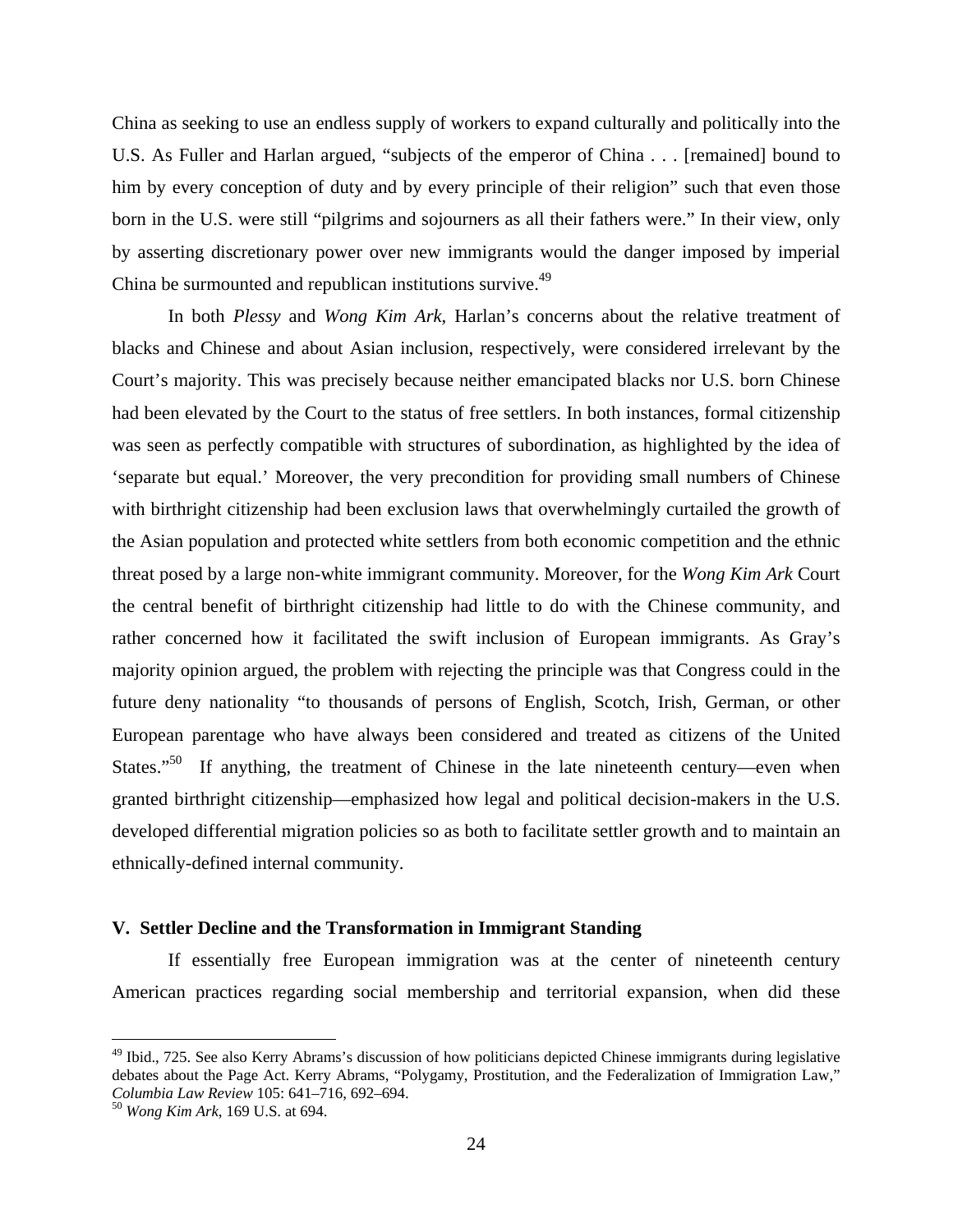policies collapse and why are they so removed from the contemporary approach? In effect, by the first two decades of the twentieth century all the basic elements of settler life faced profound strain—highlighted by the closing of the frontier as well as dramatic shifts in the economy that greatly expanded industrial and wage labor. Certainly settlerism as an organizing constitutional system disintegrated slowly and in stages, and in a profound sense continued to animate political life well after an ongoing project of actual 'settlement' had largely disappeared. Therefore it would be difficult to pinpoint a single moment that marked its final end. But the clearest legal and political means by which one could perceive the demise of the old framework was in the treatment of European immigrants, the historic engine of conquest and territorial expansion.

With the frontier project principally over, the place for white immigrants in collective life became increasingly uncertain. Without a demographic need to populate new territories and given heightened industrialization and factory production, more and more European immigrants were viewed as economic threats to native-born Americans rather than co-participants in a shared political enterprise. In this context, the national commitment to de facto open borders waned. Thus the first sign of a retreating settler politics was the gradual elimination of alien suffrage laws, which had promoted immigration and fostered the quick inclusion of Europeans as free republican citizens. In the final years of the nineteenth century, states overwhelming rejected new proposals to enfranchise foreigners, with the last such proposal going down in defeat in Massachusetts's 1917 constitutional convention. Even more strikingly, the Idaho territory in 1874 became the first state or territory during the era to repeal its declarant alien voting law. These efforts snowballed in the initial decades of the twentieth century, after McKinley's assassination in 1901 by Leon Czolgosz (an American-born citizen with a 'foreign' sounding name) and concerns during World War I with national loyalty. In 1926 Arkansas, the last state in the union to allow noncitizen voting, repealed its alien suffrage law.<sup>51</sup> As a result, the United States had begun to approximate Coke's old approach to the relationship between aliens and sovereign subjects. Rather than being co-participants, white foreigners—at least prior to naturalization—were outsiders properly governed through a legal regime distinct from that for full members.

 This increasing American conformity to the European model was further brought home in immigration border policy, which emphasized the federal government's near absolute power

<sup>51</sup> Keyssar, *Right to Vote*, 138, 426n34.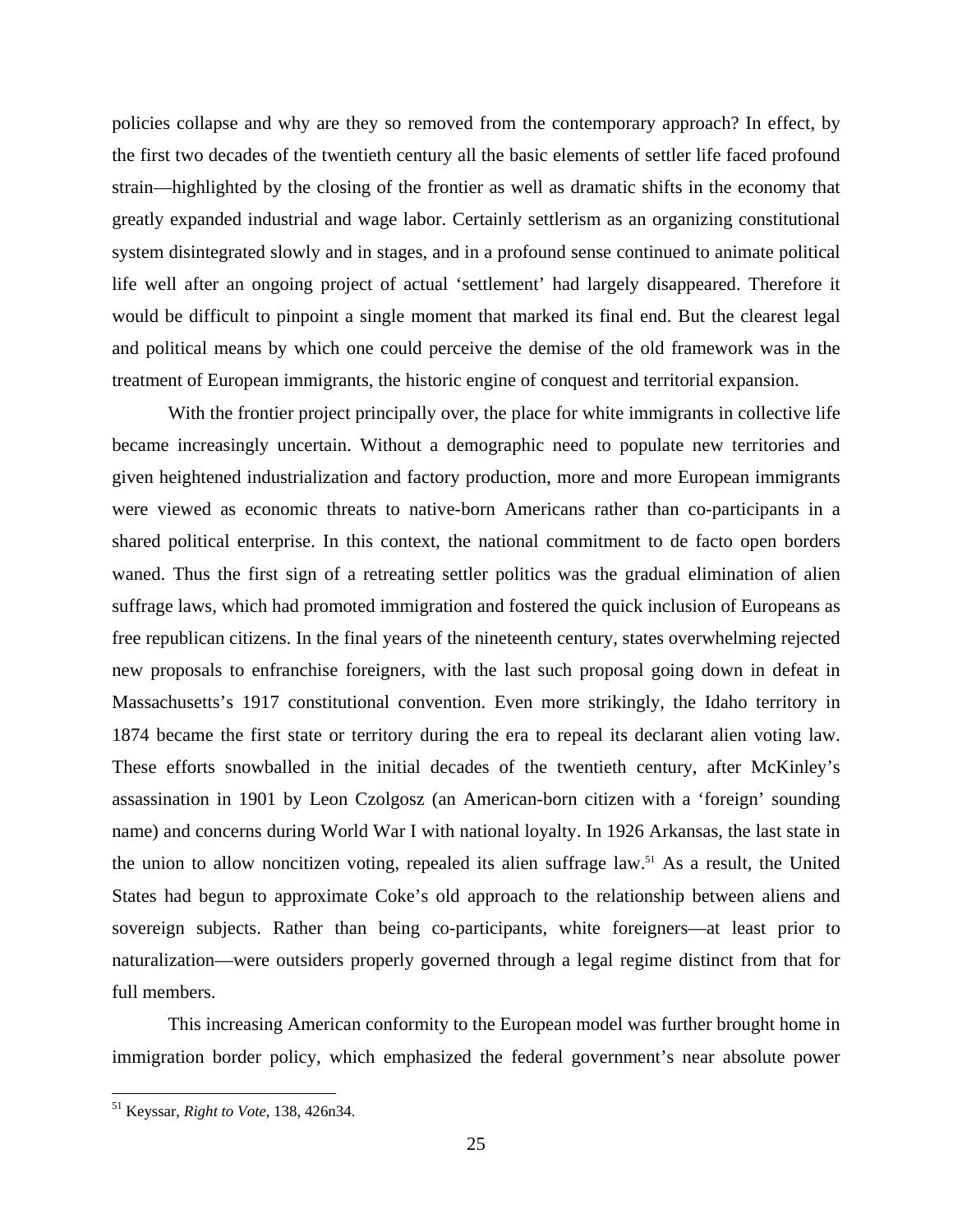over the entrance and movement of all noncitizens, regardless of race. In *Oceanic Steam Navigation Co. v. Stranahan* (1909), involving a federal statute that authorized officials to prevent the entry of individuals carrying contagious diseases, the Supreme Court went well beyond the specific facts of the case. In matters of immigrant entrance, the justices rejected as a general matter a meaningful role for judicial review of congressional action. As Justice Edward White declared in his opinion for the Court, "over no conceivable subject is the legislative power of Congress more complete than it is over . . . the right to bring aliens into the United States." In fact, according to White this power "embrace[ed] every conceivable aspect of that subject" and suggested the legitimacy of wide-ranging controls vis-à-vis noncitizen aliens.<sup>52</sup> In the past, Chinese exclusion had been premised on their inherent unfitness for republican citizenship and had gone hand in hand with the persistence of an open door for white immigrants as well as the avoidance of exercising such plenary authority over them. However, by 1917, with the premise of territorial expansion gone, the public increasingly came to view all new immigrants, irrespective of ethnicity, as labor competition. That year the U.S. government finally established a literacy test for new arrivals which supporters hoped would limit entrance especially by southern and eastern Europeans.<sup>53</sup>

 In 1921 Congress then passed its first numerical quotas, restricting annual immigration from each country to 3 percent of "the number of foreign-born persons of such nationality resident in the United States as determined by the United States census of 1910." Three years later Congress passed the National Origins Act, further limiting entrance to 2 percent of the numbers already residing in the United States according to the 1890 census. The law's central purpose and effect was to purify ethnically the population of new immigrants by reducing the quota for southern and eastern Europeans. The law also explicitly excluded from the quota system Asian immigrants—"aliens ineligible to citizenship and their descendents" and blacks— "the descendents of slave immigrants." As a result, it boosted the share of entrants from northern and western Europe to 84 percent and essentially ended the legal immigration of many nonwhite groups.54

 The racially discriminatory elements of the 1924 National Origins Act, which have been discussed at length by historians, certainly helped to perpetuate the idea of whiteness as essential

<sup>52</sup> Oceanic Steam Navigation Co. v. Stranahan*,* 214 U.S. 320, 339, 340 (1909). 53 Motomura, *Americans in Waiting*, 125. 54 Ibid., 126–128 (quotations on 126, 128).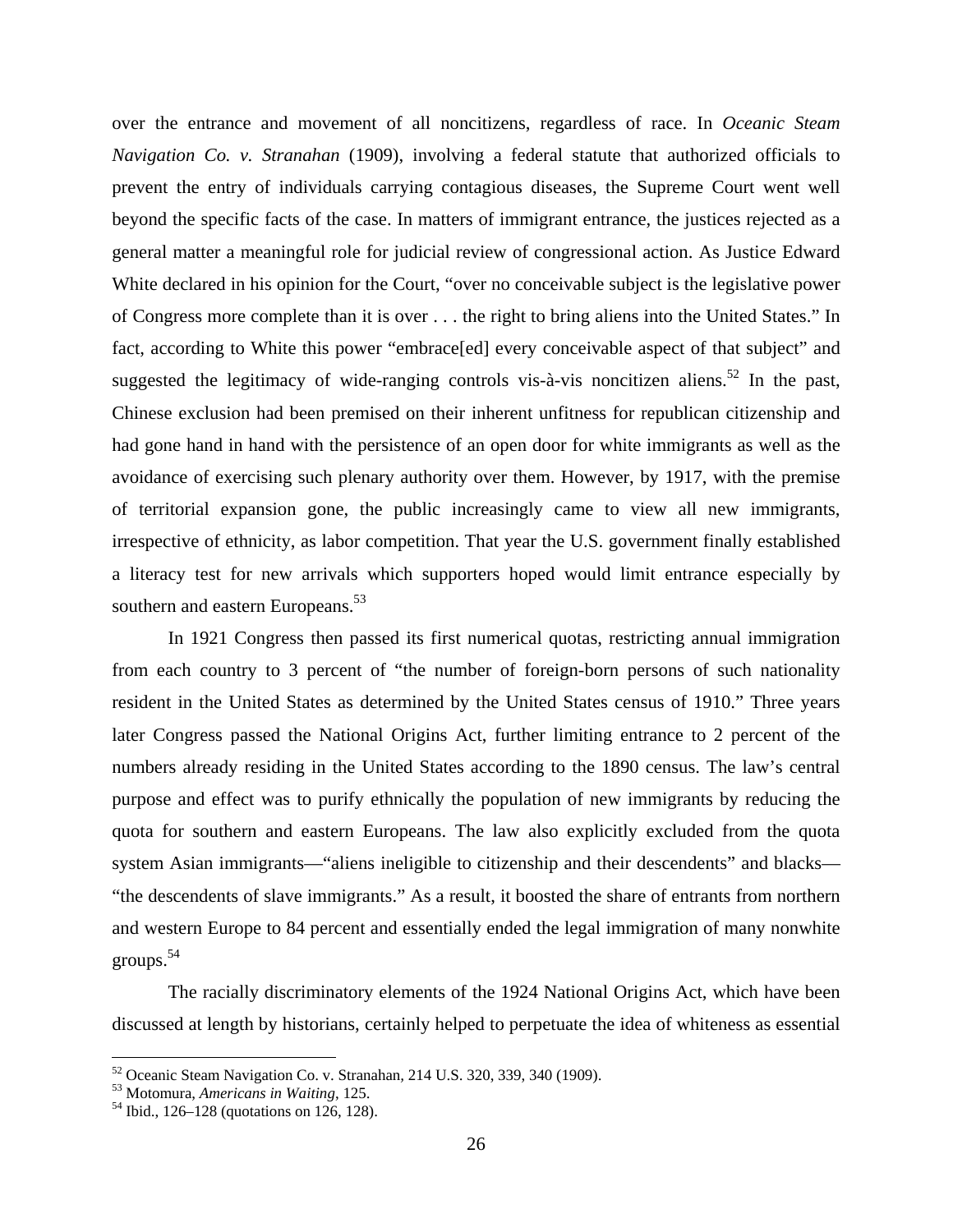to full American inclusion.<sup>55</sup> Yet taken together the two quota provisions carried with them another key implication. Even if American inclusion would continue to be defined in racial terms, the limitation and control of European migrants suggested that such racial hierarchies were embedded in a very different institutional framework. In effect, all immigrants were now subject to the discretionary and prerogative power of the federal government. Europeans too, while at the top of this stratified hierarchy, found their free movement curtailed and their presence in the United States managed by an increasingly intrusive state authority. In asserting the legitimacy of prerogative rights over European aliens, such restrictions organized previous settler insiders under the same rubric of control that applied toward Indians, blacks, Chinese, and Mexicans.

 This rubric was most evident in the extension of a post-entry deportation system for all immigrants, which emerged during the 1920s. As Daniel Kanstroom writes:

Deportation of "aliens" without proper documents became a major component of an increasingly large, bureaucratized deportation system. The total number of deportees rose from 2,762 in 1920 to 38,796 in 1929. From 1921 to 1930, of the more than 92,000 people deported, more than 36,000 were found to have entered without proper documents, without inspection, or by fraud.<sup>56</sup>

In fact, this broad-based use of prerogative powers to remove large numbers of migrants created a new category of 'illegal aliens.' Again, the idea of who counted as illegal was clearly racialized in American politics, focusing particularly on Mexican laborers recruited to work in the fields of the Southwest.<sup>57</sup> But even with the racial nature of deportation efforts, these policies made apparent that all immigrants were under a plenary regime. Like previous subject populations, recent arrivals from Europe found not only their right to vote denied but their life before naturalization supervised by state authorities with powers of exclusion and removal. Taken as a whole, government efforts—marked by the end of alien voting, quota restrictions, and deportation procedures—highlighted a remarkable break with practices that had been pervasive since the seventeenth century. They emphasized the profound alteration in the status and role of

<sup>&</sup>lt;sup>55</sup> See in particular Ngai, *Impossible Subjects*, on the act's role in sustaining the idea of a white American race and in creating a new category of 'illegal' immigrants among nonwhite communities.

<sup>&</sup>lt;sup>56</sup> Kanstroom, *Deportation Nation*, 158.<br><sup>57</sup> See Ngai, *Impossible Subjects*, 56–90 on the construction of "illegality" in immigration policy and its racial implications; and Kitty Calavita, *Inside the State: The Bracero Program, Immigration, and the I.N.S.* (New York: Routledge, 1992), 4–7, 18–41.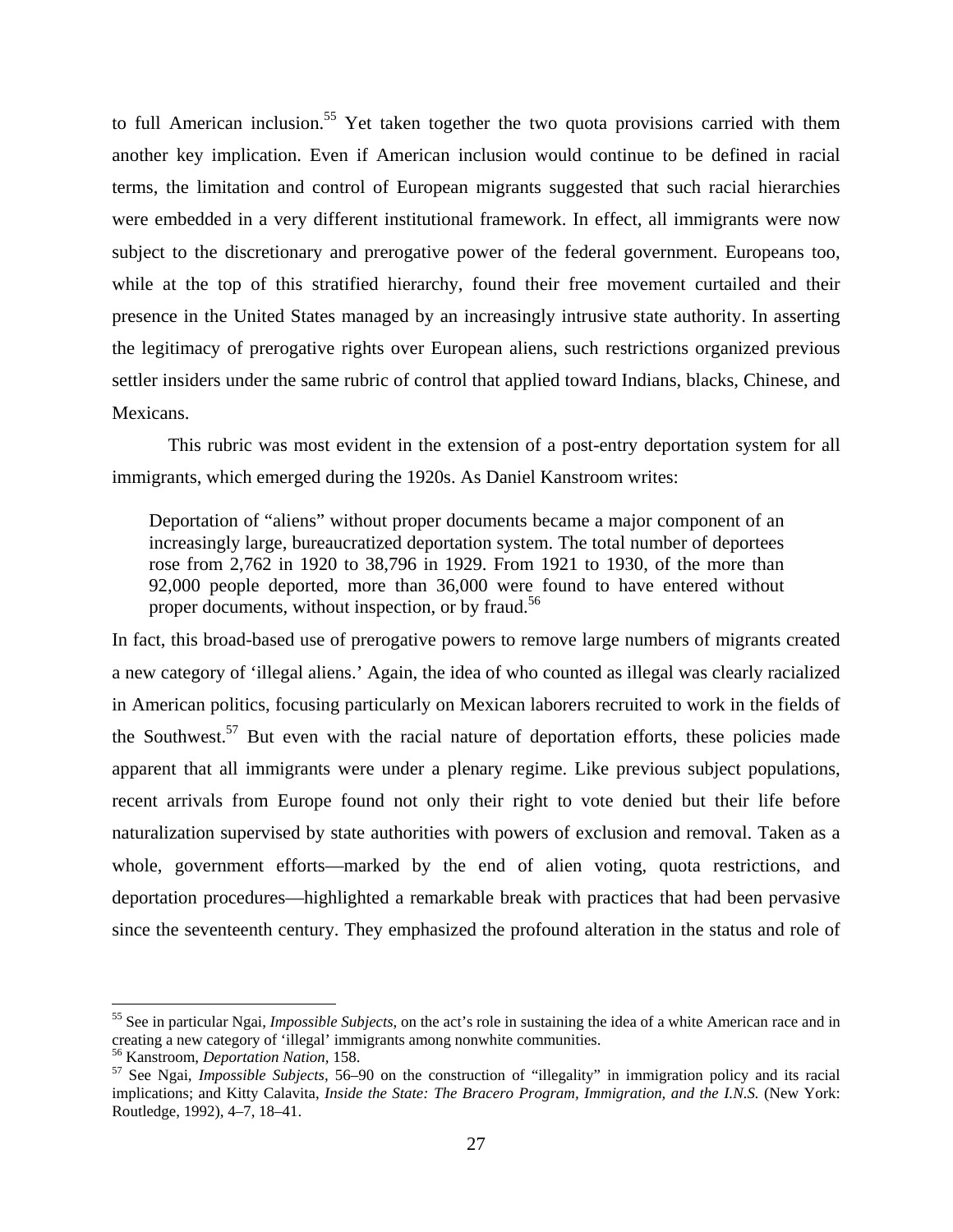immigrants in collective and laid the groundwork for our current system, one built on rigid boundaries between the rights afforded citizens and noncitizens.

### **VI.Conclusion: Immigration Today as the Return of the 'Periphery'**

What does this historical narrative suggest about the contemporary predicament of immigrants and their place in American economic and political life? To begin with, today's migration flows are at root the product of sharp divergences in opportunity between those in the global north and the global south. Within this international framework, the United States enjoys tremendous and perhaps historically unparalleled economic, military, and political power. And despite fears of decline, by virtually any barometer America's position as sole global superpower remains firm. Its output amounts to 20 percent of the world's total and nearly doubles that of China, the next closest country.58 In terms of sheer military might, the United States accounts for almost half of global defense expenditures, a number equal to the following twenty nations combined.59 Given this global standing, it is hardly surprising that the country continues to attract migrants from abroad seeking to improve their social and economic position. It is also not surprising that the overwhelming majority of current immigrant communities are originally from regions in the global south (parts of Asia, Africa, the Caribbean, and Central and South America)—precisely those regions that face the brunt of vast disparities in international wealth and practical power. Above all, this means that migration to the United States should not be viewed as simply an arbitrary occurrence; it is a product of both international structures of inequality and U.S. status within the global order as 'the first among equals.'

Thus a remarkable feature of today's immigration is the manner in which it reverses the classic settler paradigm. Recall that throughout the eighteenth and nineteenth centuries, European immigrants were by and large viewed as co-participants in an ethnically defined project of expansion, one that secured for white settlers the precondition of republican freedom—economic independence through land ownership. As such, white noncitizens were often immediately included as social equals, with the federal government granting them access to property out west and with many states providing them with voting rights. This inclusion in the shared settler enterprise meant that immigrants during the high tide of territorial conquest were

<sup>58</sup> Central Intelligence Agency, "The World Factbook 2009," www.cia.gov.

<sup>59</sup> Stockholm International Peace Research Institute, "SIPRI Yearbook 2009: Appendix 5A. Military Expenditure Data, 1999–2008," www.sipri.org.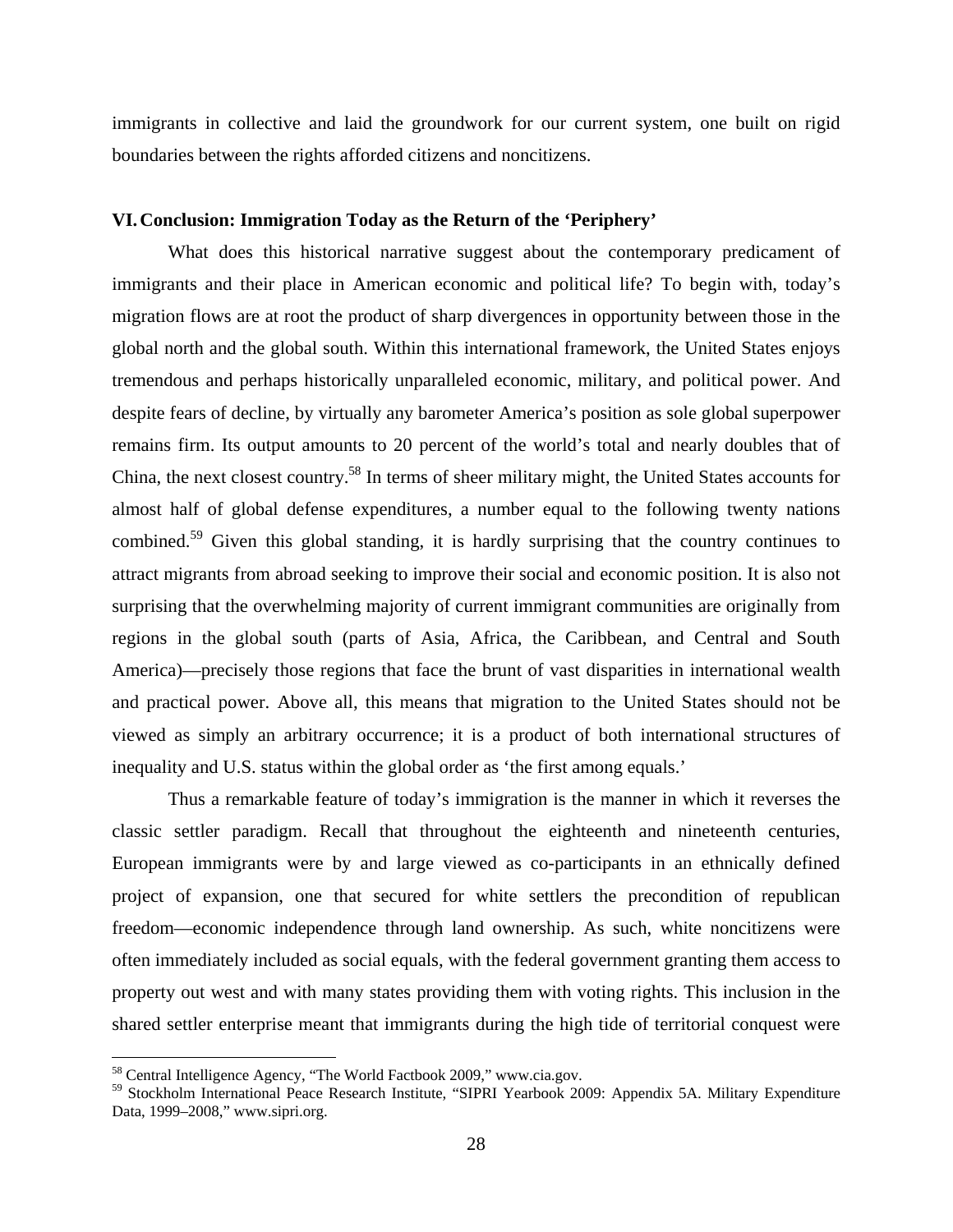treated as worthy of free labor and free citizenship, while other subordinated communities (most obviously African slaves) were consigned to degraded forms of work.

 Now in place of European co-ethnics, immigrants to the United States are overwhelmingly nonwhite, the very individuals that settlers once deemed 'unfit' for full membership. And instead of extending settler projects into the frontier or 'periphery' as nineteenth-century immigrants did, today's new arrivals in essence represent the movement of this periphery into the very center of metropolitan power. To a large extent, this movement was made possible by the elimination in 1965, during the height of the civil rights movement, of national origins quotas. But while such policy shifts challenged the country's racial identity, present-day immigrants have not enjoyed anything approaching the swift and full inclusion of their predecessors. By contrast, they often find themselves playing a similar economic function to classic subordinated groups. As the cheap labor at the bottom rung of the American economy, immigration perpetuates new stratifications that distinguish between those engaged in high-status work and those confined to low-skill employment.<sup>60</sup> Moreover, confronted by extensive social disabilities and facing the constant possibility of detention and forced removal, these immigrants' status at the edges of collective life replicates not only the economic function but also the very political dependence that historically linked excluded communities to settler society.

 Nothing better underscores the emergence of these dynamics than the symbiotic relationship between the United States and Mexico. Over the last century, the American government has repeatedly employed its immigration powers to provide business interests with a permanent supply of inexpensive Mexican labor that could be terminated whenever employers saw fit or deported during periods of economic downturn. The most famous of these efforts was the Bracero Program, which between the 1940s and the 1960s brought 200,000 temporary workers annually as agricultural laborers into the U.S. Southwest. The program helped entrench the social and family networks between the two countries that today sustain the flow of new migrants north. It also went hand in hand with mass deportation of Mexican laborers when employers no longer needed the workforce. Earlier, during the Great Depression, such deportation took the form of a large-scale 'repatriation' campaign that sent over 400,000 people,

<sup>60</sup> See Kevin Johnson, "The End of Civil Rights as We Know It? Immigration and Civil Rights in the New Millennium," *U.C*.*L.A*. *Law Review* 49 (2002): 1481–1512.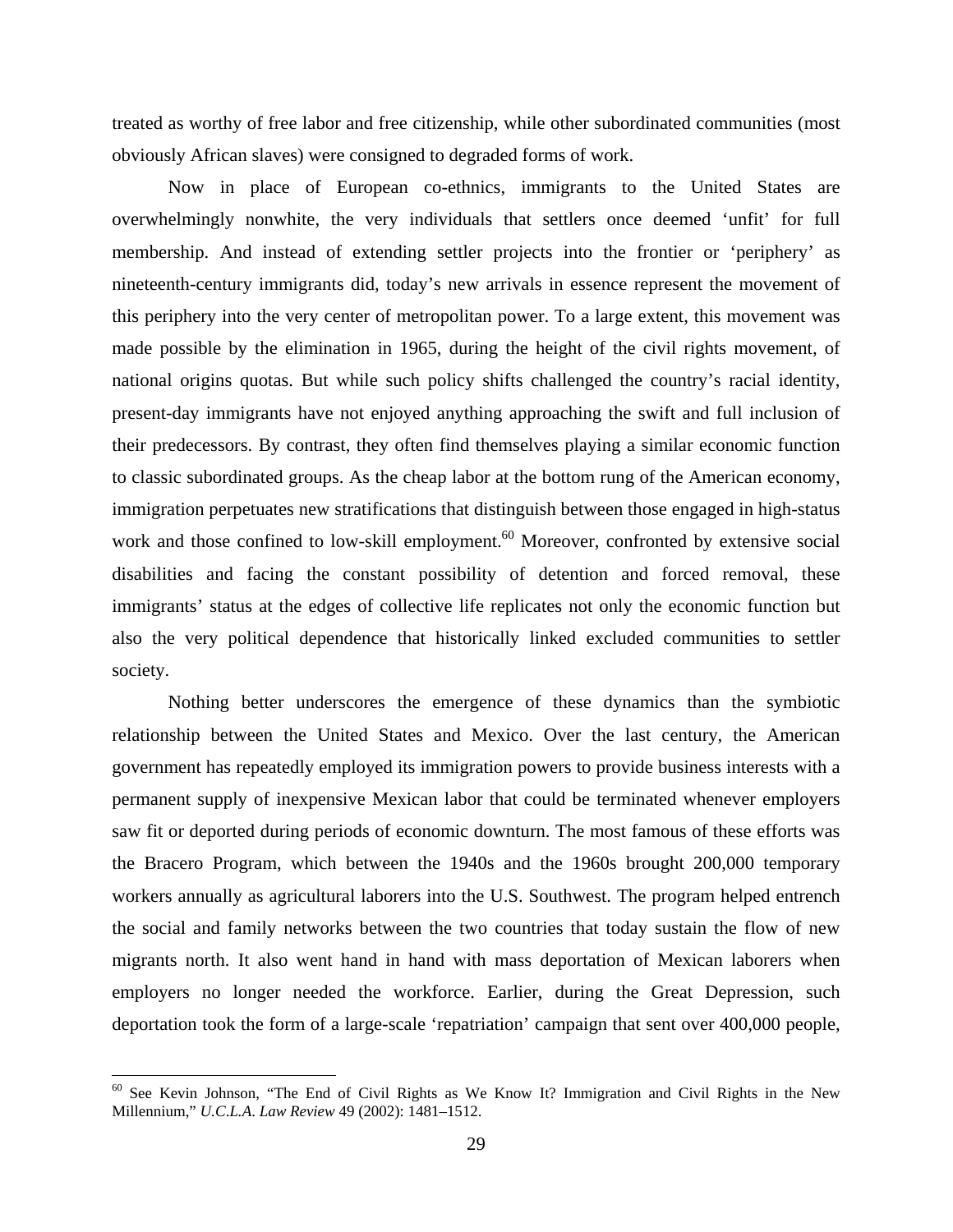including many formal American citizens, back to Mexico. And at the height of the Bracero Program, 'Operation Wetback' in 1954 apprehended 170,000 undocumented workers over the course of three months and forcibly removed them by bus, train, and boat.<sup>61</sup>

 Today there are more immigrants from Mexico than from any other country in the world, including over 100,000 lawful permanent residents who entered every year between 1988 and 1998. Alongside this population are over 6.5 million undocumented Mexican laborers, many of whom have worked in the United States for decades.<sup>62</sup> Although these numbers are the direct product of a long-standing symbiotic tie between the two countries, Mexican immigrants find themselves on the receiving end of strict border enforcement efforts and deportation schemes. This treatment ignores the role played by express government programs, as well as tacit state support for corporate employers, in creating and sustaining the Mexican community in the United States.

 Such migration patterns are also illustrative of a deeper fact about contemporary American economic life, hinted at above. At present, those from the global south, particularly the 11 million undocumented immigrants,  $63$  often provide the labor that settlers long viewed as inconsistent with self-rule—from women engaged in domestic service for professional elites to unskilled factory employees in what remains of the manufacturing sector. Alongside poor white and minority citizens, immigrant non-nationals today, in ever-expanding numbers, play the part of softening the intensity of the division of labor between high and low status work. Indeed, many middle-class Americans have avoided finding themselves on the wrong side of the productive divide precisely because of immigrant workers.

In the case of household activities, women in professional and managerial jobs increasingly maintain their positions by relying on a domestic service industry often, although by no means solely, staffed by transnational women from the global south. Rather than having household labor equally shared by all and therefore losing its gendered status, such labor is carried out in a way that still casts it almost exclusively as women's work while reinforcing the separation between privileged and dependent forms of employment. At a broader level, instead

<u>.</u>

<sup>61</sup> See generally Ngai, *Impossible Subjects*), 127–166 (statistics about Bracero Program and deportation efforts on 139, 135, 156); Calavita, *Inside the State*, 18–112; and Kevin Johnson, "Open Borders?" *U.C*.*L.A*. *Law Review* 51 (2003–2004): 230–232.

 $62$  See Johnson, "Open Borders?" 231 for statistics on permanent residents; and Michael Hoefer, Nancy Rytina, and Bryan C. Baker, Department of Homeland Security Office of Immigration Statistics, "Estimates of the Unauthorized Immigrant Population Residing in the United States: January 2009," 4 (January 2010)

<sup>&</sup>lt;sup>63</sup> See Hoefer, Rytina, and Baker, "Estimates of the Unauthorized Immigrant Population," 1.